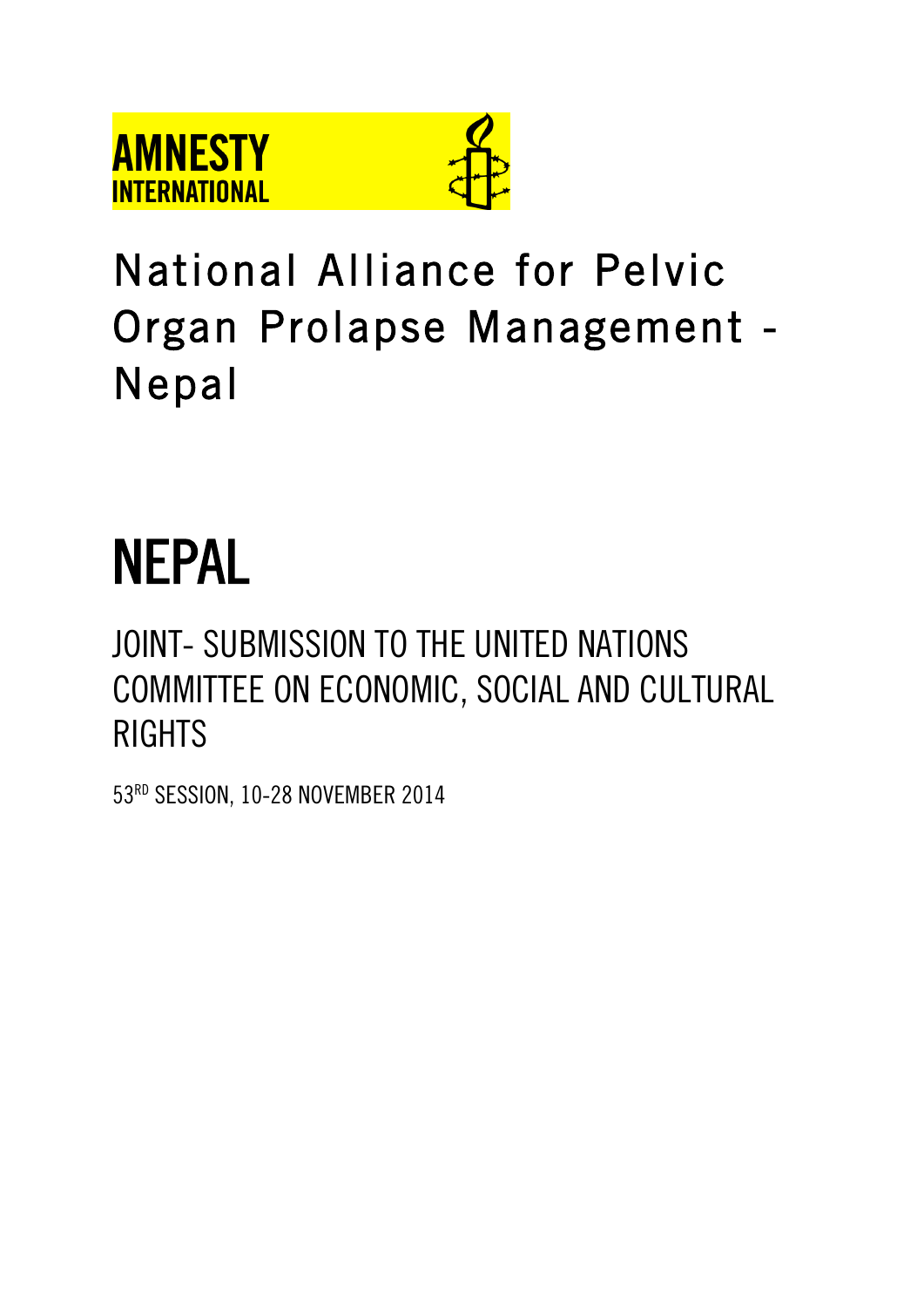Joint- Submission to the united nations committee on economic, social and cultural rights

# Contents

| C. Articles 7, 9 and 10, Right to safe and healthy working conditions and                                                                           |  |  |
|-----------------------------------------------------------------------------------------------------------------------------------------------------|--|--|
| D. Article 11, Right to an adequate standard of living, including the right<br>to adequate food and the right of everyone to be free from hunger  8 |  |  |
| E. Article 12, Right to the enjoyment of the highest attainable standard of                                                                         |  |  |
|                                                                                                                                                     |  |  |
|                                                                                                                                                     |  |  |

This briefing is submitted to the United Nations (UN) Committee on Economic, Social and Cultural Rights (the Committee) by Amnesty International and the National Alliance for Pelvic Organ Prolapse Management, an alliance of 17 Nepali NGOs working on sexual and reproductive rights. See Annex 1 for more information.

# A. Introduction

The focus of this submission is on the violations of economic, social and cultural rights that result in large numbers of women in Nepal suffering from the reproductive health condition uterine prolapse.

The information in this submission is based on the long experience that member organisations of the National Alliance for Pelvic Organ Prolapse Management (National Alliance) have of working on the issue in Nepal and on Amnesty International's 2014 report Unnecessary Burden: Gender discrimination and uterine prolapse in Nepal.<sup>1</sup> It demonstrates inadequate efforts by the government of Nepal to implement articles 2, 3, 7, 9, 10, 11 and 12 of the International Covenant on Economic, Social and Cultural Rights (the Covenant).

#### Uterine prolapse

<u> 1989 - Jan Samuel Barbara, margaret e</u>

Pelvic organ prolapse, of which uterine prolapse is one form, occurs when the pelvic muscles are unable to support the uterus causing it to move from its normal position or 'prolapse'. In the most severe manifestation of this condition, the uterus can come out of the vagina altogether. It can affect the bladder and/or bowel causing leakage of urine and/or faeces. Women with uterine prolapse may experience a range of problems including severe pain, difficulty sitting, walking and conducting daily tasks, difficulties in passing urine or faeces and sexual dysfunction. They may also be subjected to further discrimination and increased violence because they have the condition.<sup>2</sup> A UNFPA study in

<sup>&</sup>lt;sup>1</sup> Amnesty International, Unnecessary Burden: Gender discrimination and uterine prolapse in Nepal, AI Index ASA/31/001/2014, February 2014

<sup>&</sup>lt;sup>2</sup> Nepal National Medical Standard for Reproductive Health, Volume II: Other Reproductive Health Issues, Family Health Division, 2003, part 6 on genital prolapse. In addition, women suffering from uterine prolapse are often unable to carry out their work in the same way they had before they experienced the condition. Women told Amnesty International that family members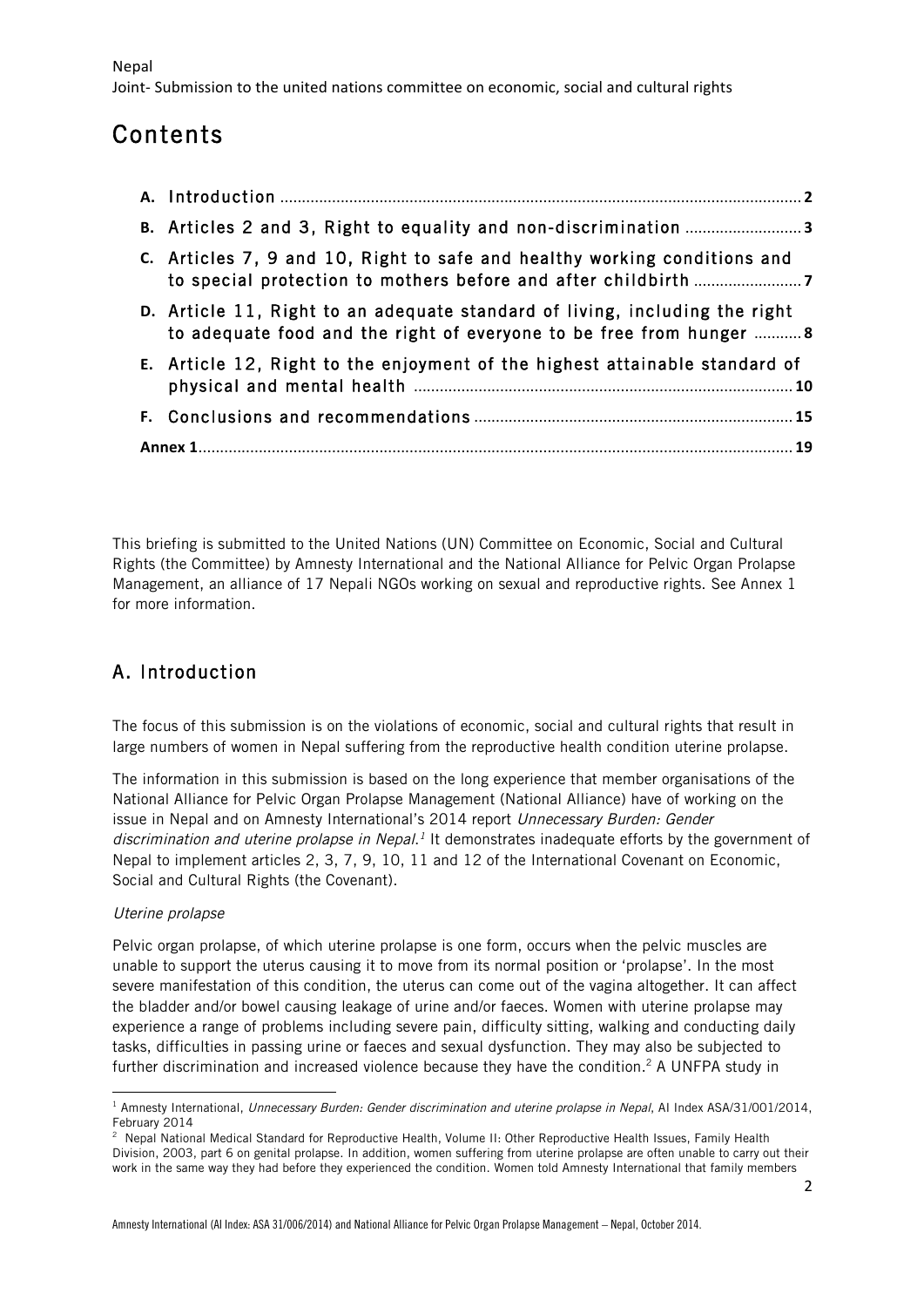Joint- Submission to the united nations committee on economic, social and cultural rights

2006 estimated that approximately 10% of and women in Nepal suffer from uterine prolapse.3 Studies conducted on a smaller scale by members of the National Alliance have found prevalence rates of up to 42% in some districts. In Nepal the condition affects relatively young women (under 30) whereas in developed countries women who develop uterine prolapse tend to experience it after the menopause.4 The experience of members of the National Alliance shows that higher prevalence rates are found in regions, caste and ethnic groups where women and girls experience higher levels of gender discrimination.

The accepted risk factors for uterine prolapse include adolescent pregnancy, lack of rest during and immediately after pregnancy - including carrying heavy loads, improper birthing practices used by unskilled birth attendants, inadequate nutrition, multiple pregnancies and pregnancies close together due to lack of access to contraception.<sup>5</sup> Gender discrimination against women and girls and the violation of economic, social and cultural rights lie at the root of many of these risk factors.

## B. Articles 2 and 3, Right To Equality and Non-Discrimination

The high prevalence of uterine prolapse and the relatively young age at which women in Nepal experience the condition reflect systemic patterns of discrimination faced by women and girls, such as gender-based violence, gender stereotyping, child marriage and harmful practices justified by culture or tradition, and the lack of effective governmental action to address this discrimination. The government of Nepal has, in addition to the Covenant, ratified many other international human rights treaties which guarantee the right to equality and non-discrimination.<sup>6</sup> The government of Nepal, therefore, must take all appropriate measures to end discrimination against women and girls committed by any person, organization or enterprise. As the Committee has stated, the right to nondiscrimination is an immediate and cross-cutting obligation and that State Parties must "immediately adopt the necessary measures to prevent, diminish and eliminate the conditions and attitudes which cause or perpetuate substantive or de facto discrimination" on any of the prohibited grounds.<sup>7</sup>

#### Adolescent pregnancy linked to child marriage

Adolescent pregnancy is a risk factor for uterine prolapse because the pelvis of adolescent girls may not yet be fully developed which leads to an increase risk of prolonged or difficult labour. That in turn increases the chance of damage to the pelvic muscles causing uterine prolapse. In Nepal, adolescent pregnancy is closely linked to child marriage. Government figures from the Demographic and Health Survey, 2011 show that of the 29.1% of adolescent girls reporting recent sexual activity, 28.8% were

<u> 1989 - Andrea Santa Alemania, amerikana amerikana amerikana amerikana amerikana amerikana amerikana amerikan</u>

complained that they did not work enough and were lazy, sometimes forcing them to work, when the reality was that they were in great pain. This condition also causes women pain during sex, and husbands then complained about this. For example, one woman told Amnesty International that her husband beat her and forced her to have sex.

<sup>&</sup>lt;sup>3</sup> UNFPA, Status of Reproductive Morbidities in Nepal, Institute of Medicine, Kathmandu 2006. There has been no comprehensive study on the prevalence of uterine prolapse in Nepal and the different methodologies used in the studies which have been conducted mean the prevalence rates they found vary. Studies have either been conducted on a small scale in specific districts in Nepal (population based studies), or amongst patients in identified health centres (facility based studies).<br>4 Pradhan, S. "Unheeded Agonies - A Study on Uterine Prolapse Prevalence and its Causes in Women's Reproductive Rights Program (WRRP), Centre for Agro-Ecology and Development (CAED), Kathmandu, Nepal, 2007 <sup>5</sup> National Medical Standard for Reproductive Health, Volume II: Other Reproductive Health Issues, Family Health Division, 2003, part 6 on genital prolapse

<sup>6</sup> These include article 2(1) of the International Covenant on Civil and Political Rights; the International Convention on the Elimination of All Forms of Racial Discrimination; the Convention on the Elimination of All Forms of Discrimination against Women; article 2(1), Convention on the Rights of the Child; article 4(1) of the Convention on the Rights of Persons with Disabilities

<sup>7</sup> Committee on Economic Social and Cultural Rights (CESCR), General Comment 20 on Non-discrimination in economic, social and cultural rights, UN Doc. E/C.12/GC/20, Para 8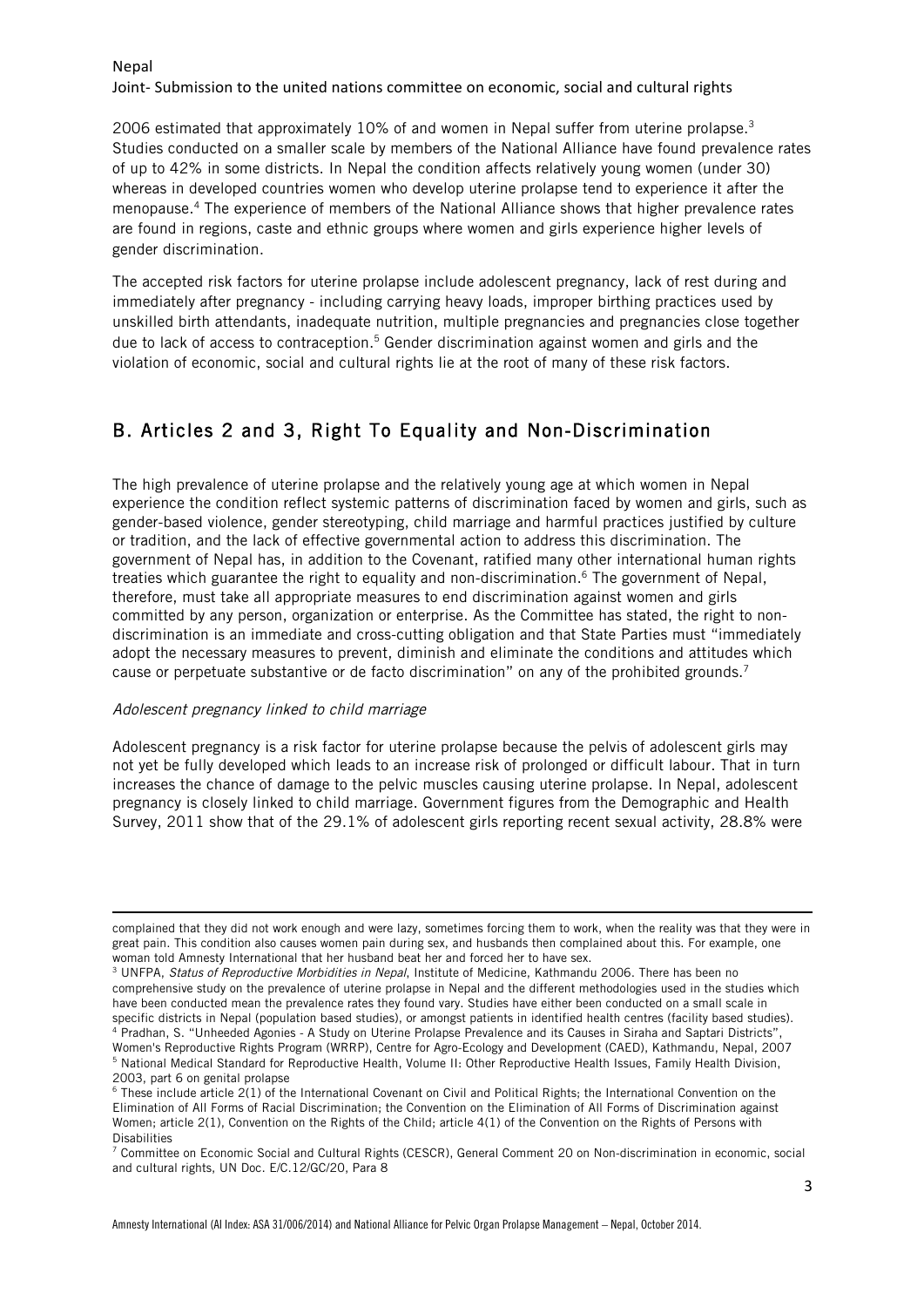#### Joint- Submission to the united nations committee on economic, social and cultural rights

married.8 The same survey found that 10.5% of 17 year old girls, 4.9% of 16 year old girls and 0.9% of 15 year old girls were pregnant or had given birth to their first child.<sup>9</sup>

The law in Nepal requires men and women to freely consent to the marriage and be at least 18 years old if they have permission of their guardian and at least 20 years old without that permission. Although census data from 2011 showed that nearly 30% of adolescent girls and 7% of adolescent boys aged 15-19 were already married,<sup>10</sup> figures from the Nepal police show only 19 cases of child marriage were registered by the police between 2012 and 2013.<sup>11</sup> In the 2006 case of Sapana Pradhan and Others v. Prime Minister and Council of Ministers and Others, the Supreme Court heard from the Ministry of Women and the Ministry of Law, Justice and Parliamentary Management that the law was being implemented because there had been a few prosecutions for child marriage. However, the court looked at statistics on child marriage and said the practice remained a problem in the country and that it did not agree "that the law has been implemented effectively". The court called for the government to pay "urgent attention" to prevention of child marriage and "to implement and cause to be implemented effectively the relevant laws".<sup>12</sup> However, it did not specify which Ministries should take the lead in this implementation.

Staff from the Department of Women and Children within the Ministry of Women told Amnesty International that there is a community awareness programme, originally an NGO initiative called "Choose your Future", now run by the government. The programme is for girls aged between 11 and 19 and targets out of school girls. They receive training on issues including the health consequences of child marriage and early pregnancies and related laws. However, it is a small-scale programme. Less than 3,000 girls received the training between 2010 and 2011, the last year for which the Ministry provided Amnesty International with figures.13 By targeting girls it may be effective in reducing the numbers of girls who elope and marry. However, the decision on marriage of an adolescent girl is often made by her parents or other family members and a programme focusing on girls may not be effective in addressing their lack of decision making. The Ministry did not provide any information on the impact of the programme in reducing early marriage and adolescent pregnancy.

#### Gender-based violence

Gender-based violence against women and girls is widely prevalent in Nepal.<sup>14</sup> There is a widespread belief among women and men in Nepal that a wife should not refuse to have sex with her husband. This results in marital rape being very common and women regarding it as something they just have to live with. Any sexual act without full, free consent of both parties is rape, and criminalised under Nepali law, although the law provides for lower penalties for marital rape.15 The inability of women to control sexual activity means they risk becoming pregnant more often or sooner than they would like. Also, they risk increased pain and discomfort from being compelled to engage in sex before their body has completely recovered from childbirth. A 2013 UNFPA study of women who had undergone surgery for uterine prolapse found that 72% believed that "having to yield to husband's demand for sex" was a

<sup>&</sup>lt;u> 1989 - Jan Samuel Barbara, margaret e</u> <sup>8</sup> Nepal Demographic and Health Survey 2011 (DHS 2011), Ministry of Health and Population, Kathmandu, March 2012, p.65 and 72

<sup>9</sup> DHS 2011, p.84

<sup>10</sup> DHS 2011, p.65

 $11$  Nepal Police, Women and Children Services Directorate, Table of Crime Data, available at:

http://www.nepalpolice.gov.np/women-children-service-directorate.html

<sup>&</sup>lt;sup>12</sup> Sapana Pradhan & Others v. Prime Minister & Council of Ministers & Others, decision no. 7659, N.K.P. 2063, Vol. 3 at 289 (2006)

<sup>&</sup>lt;sup>13</sup> Interview with Shantha Paudwal, Mina Kathel, Seeta Adhikari and Rajkumari Rai, Women Development Officers, Department of Women and Children of the Ministry of Women, Children and Social Welfare, 23 January 2014, Kathmandu

<sup>&</sup>lt;sup>14</sup> A Study on Gender-Based Violence Conducted in Selected Rural Districts of Nepal, Office of the Prime Minister and Council of Ministers, Kathmandu (OPMCM, Study on Gender-Based Violence), November 2012

<sup>&</sup>lt;sup>15</sup> Muluki Ain (National Code), Chapter 14.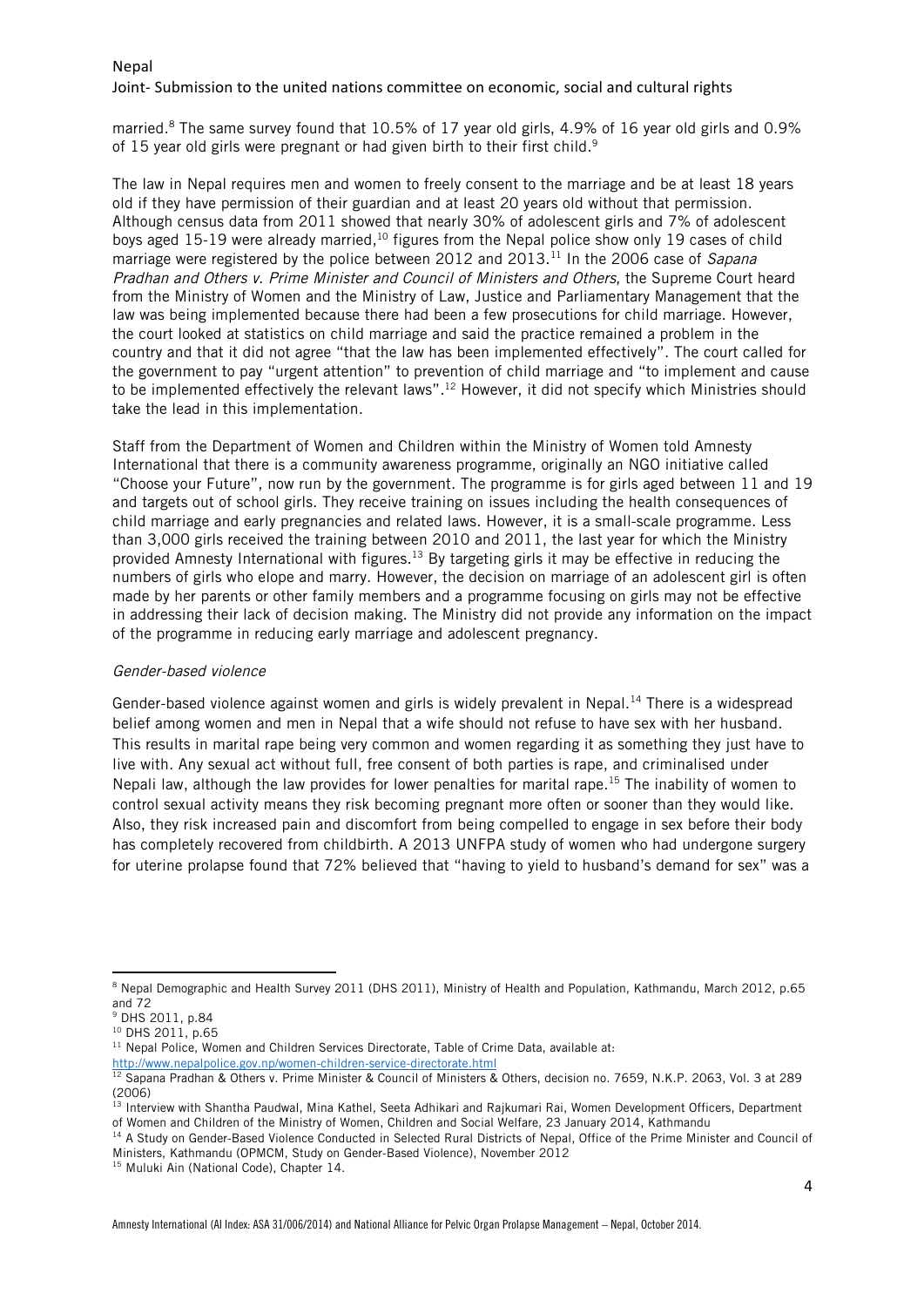#### Joint- Submission to the united nations committee on economic, social and cultural rights

factor which caused their condition.<sup>16</sup> A 2012 government study found that only 9% of women knew that marital rape was a crime. $17$ 

#### The Committee has requested information on "the effectiveness of steps taken to implement and enforce the Domestic Violence Act (2009)".<sup>18</sup>

Domestic violence remains a serious problem with government efforts so far failing to overcome obstacles that result in many women being unaware of their rights and/or unwilling to report violence to the authorities.

Many women are unable or unwilling to report violence because they are afraid of social stigma and are often economically dependent on their husband and in-laws. Data on instances of gender-based violence are collected in different ways: through the police, the National Women's Commission and NGOs. The Ministry of Women also collects data on numbers of women using the safe houses they run. There is no system for combining the figures to produce comprehensive national data. The National Women's Commission told Amnesty International that between August 2012 and July 2013 they had received a total of 369 cases of gender-based violence of which 243 cases were of domestic violence. No cases of marital rape were registered with the Commission; however, they said that sometimes, after investigation, they found domestic violence cases which included marital rape but they kept the case under the domestic violence category.<sup>19</sup> Figures from the Nepal police show that in 2012-13 there were 1,800 cases of domestic violence and 677 cases of rape reported to the police.<sup>20</sup> There is no separate category for marital rape so it is not clear whether any of the domestic violence or rape cases include marital rape or whether no cases were reported.

Government data from the 2012 survey on gender-based violence found that 83% of women who had experienced violence from an intimate partner did not seek any form of help.<sup>21</sup> Those who did seek help for any form of violence were most likely to turn to relatives or friends. Less than 1% had sought help from the police, social workers or health service providers.<sup>22</sup> The most common reason for not seeking help was "embarrassment" followed by a belief that "nothing can be done" to help.<sup>23</sup>

The government has a "National Strategy and Plan of Action related to Gender Empowerment and Ending Gender Based Violence 2012-2017". It sets out a range of actions for different government ministries, including the Ministry of Women and Ministry of Health, to take. The Plan commits the Ministry of Women to undertaking activities to raise awareness among "ordinary people" on "domestic violence laws and other laws relating to women" and on "how to seek justice".24 It also requires the ministry to ensure laws and policies are in line with international standards and to provide training to local service providers to enable them to address gender-based violence. It mentions that "men and youth" should be mobilised as "partners of the programme" but does not contain any details on how this will be done. The government needs to do much more to ensure the effective implementation and monitoring of the strategy. The Ministry of Women runs shelters for survivors of violence in 15 out of 75 districts in Nepal. There is also a small programme of training for couples that is run by the ministry. At least one training event for 15 couples should be held in each of the 75 districts per year. The training covers gender and gender roles and issues relating to violence against women. Staff from the Department of Women and Children told Amnesty International that the programme had been running for many years and when selecting participants they try to focus on couples whose relationship

<sup>19</sup> Al Nepal meeting with National Women's Commission, 12 December 2013

<sup>&</sup>lt;sup>16</sup> Health Related Quality of Life of Women Suffering from Pelvic Organ Prolapse: before and 9 to 11 months after surgical interventions, Ministry of Health and Population and United Nations Population Fund, 2013, (UNFPA, Quality of Life), p.xiv 17 OPMCM, Study on Gender-Based Violence, p.34

<sup>&</sup>lt;sup>18</sup> Para 16, List of issues in relation to the third periodic report of Nepal, 18 December 2013, E/C.12/NPL/Q/3.

<sup>&</sup>lt;sup>20</sup> Nepal Police, Women and Children Services Directorate, Table of Crime Data, available at: http://www.nepalpolice.gov.np/women-children-service-directorate.html

<sup>21</sup> OPMCM, Study on Gender-Based Violence, p.68

<sup>22</sup> OPMCM, Study on Gender-Based Violence, p.69

<sup>&</sup>lt;sup>23</sup> OPMCM, Study on Gender-Based Violence, p.69 The most common barriers to seeking help were embarrassment (52.5%),

nothing can be done (25.2%), did not trust anyone (12.3%) and fear of rejection by family or friends (12%)

<sup>&</sup>lt;sup>24</sup> National Strategy and Plan of Action related to Gender Empowerment and Ending Gender Based Violence 2012-2017, Text in Nepali on file with AI Nepal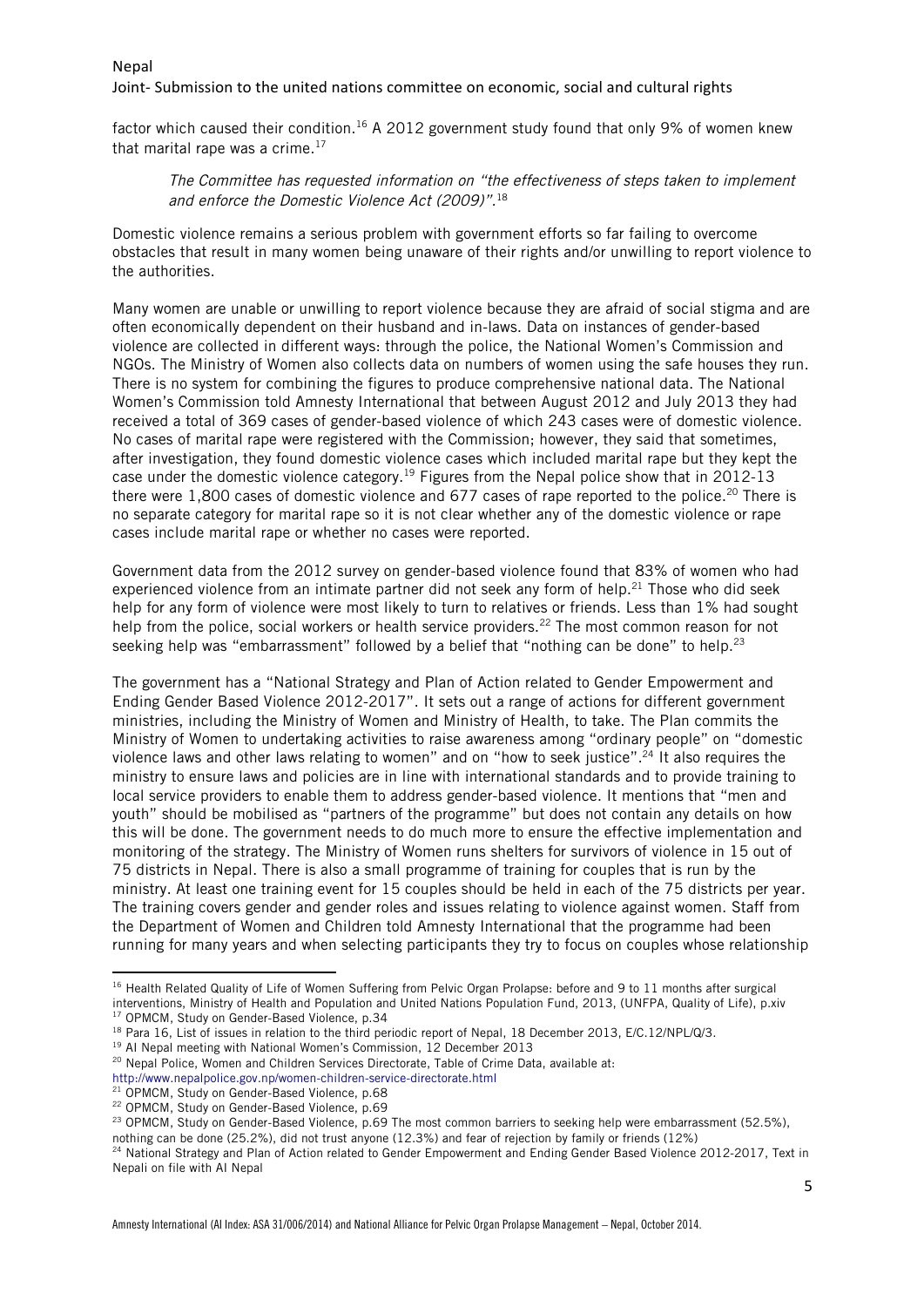is thought to be abusive. However, they also said that the numbers who could be trained were very low because the budget was small and their priority training programme was one which focused solely on women.25

#### Harmful practices justified by culture, religion and tradition

The Committee has requested information on the "steps taken to address the continued prevalence of harmful traditional practices, such as … chhaupadi (prohibiting women from participating in family activities, living in the home or eating food other than dried foods during menstruation)".<sup>26</sup>

The practice of chaupadi<sup>27</sup> results in women and girls being forced to leave their house and live in a cowshed or in a separate hut after childbirth or during menstruation. It is mainly practiced in the midwestern and far-western regions of Nepal and is more prevalent among the dominant Brahmin and Chhetri groups and among Dalits. These sheds are frequently dirty, insecure, lack protection from severe weather and leave their occupants at risk of snake, scorpion and other animal attacks. Deaths of women and girls staying in these sheds are reported every year and there are reports of rape and other forms of sexual violence against women and girls linked to the practice.<sup>28</sup>

In a 2005 judgement in the case of Dil Bahadur Bishwakarma v Government of Nepal, the Supreme Court declared the practice of chaupadi to be a violation of women's rights. The Court directed the government to take action to combat the practice.<sup>29</sup> In response, the Ministry of Women developed a "Chaupadi Practice Elimination" Directive in 2007. It calls for the establishment of local committees to develop action plans for implementing programmes to raise public awareness about practice and its negative impacts. It also specifies the local agencies that should be represented on the committees. However, although the Ministry of Women developed the directive, it has not taken on responsibility for ensuring it is implemented as required by the Supreme Court. In a section on accountability the directive states that "people in public positions" shall be accountable. <sup>30</sup>

#### Multiple and intersecting forms of discrimination

<u> 1989 - Jan Samuel Barbara, margaret e</u>

The Committee has stressed that discrimination on the basis of more than one of the prohibited grounds has a cumulative and specific impact on the groups and individuals affected. $31$ 

As parts D and E of this briefing discuss (see below), government data shows that specific groups of women - especially Muslim women and Terai Dalit women – have significantly lower access to skilled birth attendants, higher malnutrition and higher levels of "unmet need" for contraception. The effects of caste, religious and ethnic differences continue to exacerbate inequalities in Nepali society. The government has acknowledged this in its report to the UN Human Rights Committee. It stated that caste discrimination "is found on the ground in some forms, negatively affecting the dignity of people belonging to the Dalit community".<sup>32</sup>

<sup>&</sup>lt;sup>25</sup> Interview with Shantha Paudwal, Mina Kathel, Seeta Adhikari and Rajkumari Rai, Women Development Officers, Department of Women and Children of the Ministry of Women, Children and Social Welfare, 23 January 2014, Kathmandu

 $26$  Para 13, List of issues in relation to the third periodic report of Nepal, 18 December 2013, E/C.12/NPL/Q/3.

<sup>&</sup>lt;sup>27</sup> Lack of access to skilled birth attendants increases the likelihood of women experiencing uterine prolapse. Women who suffer discrimination resulting in them being forced to give birth in cowsheds are more likely to have unskilled people to assist them. <sup>28</sup> United Nations Resident and Humanitarian Coordinator's Office, "Chaupadi in the Far West", April 2011, p.2 and A Study on Gender-Based Violence Conducted in Selected Rural Districts of Nepal, Office of the Prime Minister and Council of Ministers, Kathmandu, November 2012, p.63

<sup>&</sup>lt;sup>29</sup> Dil Bahadur Bishwakarma v Government of Nepal, Writ Petition 3303 of 2004, Judgement 2 May 2006, Text in Nepali on file with AI Nepal

<sup>&</sup>lt;sup>30</sup> Chaupadi Elimination Guidelines, Ministry of Women, Children and Social Welfare, Text in Nepali on file with Al Nepal

<sup>31 31</sup> Committee on Economic Social and Cultural Rights (CESCR), General Comment 20 on Non-discrimination in Economic, Social and Cultural Rights, UN. Doc E/C.12/GC/20, 2009, para 17

<sup>&</sup>lt;sup>32</sup> Government of Nepal, Second Periodic Report to the Human Rights Committee, UN. Doc CCPR/C/NPL/2, June 2012, p.24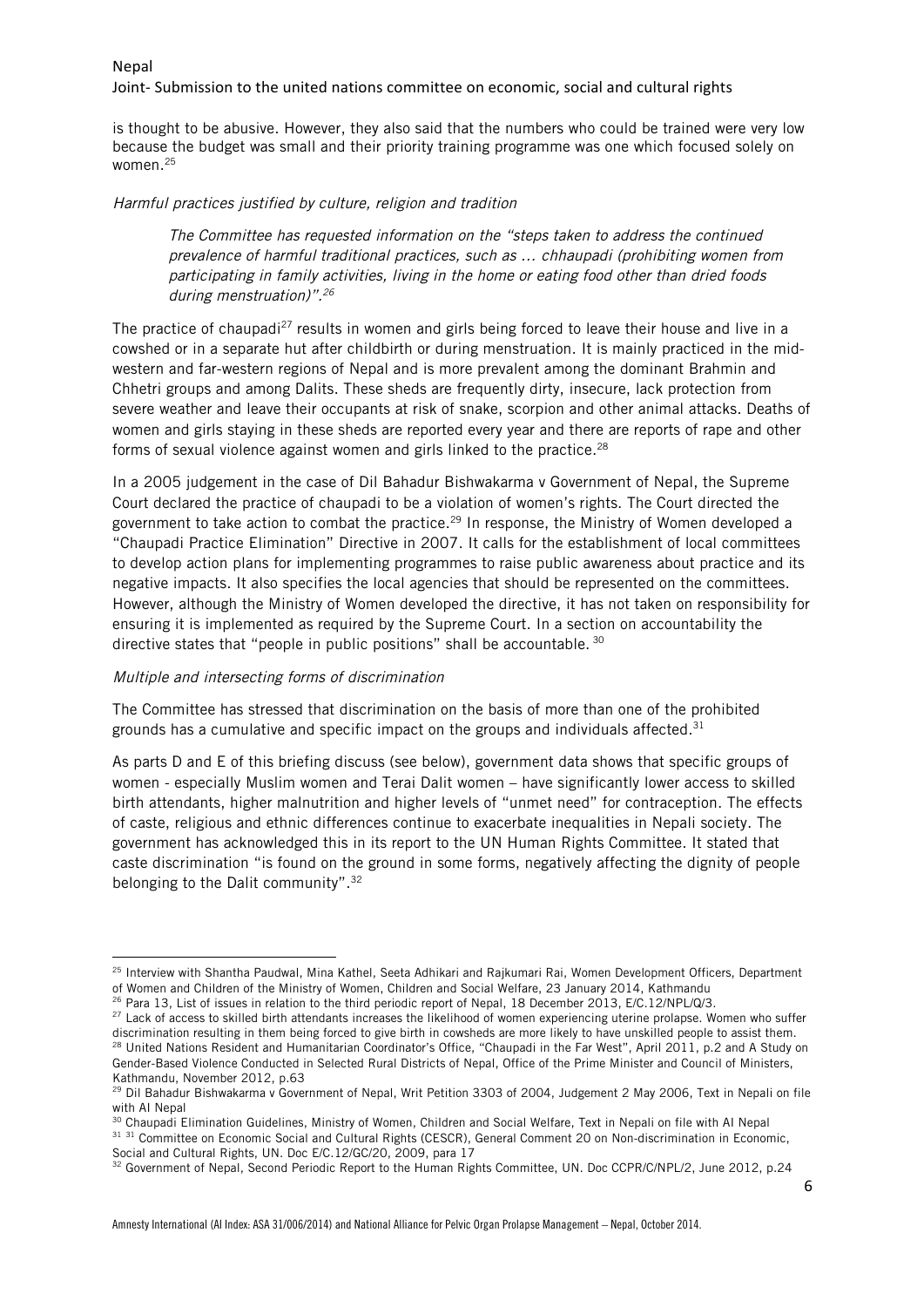The Government must take steps to ensure caste, ethnic or religious discrimination does not deny some women and girls access to programmes designed to improve sexual and reproductive health or prevent them from benefiting as other groups do. In 2009, the Ministry of Health published a Health Sector Gender Equality and Social Inclusion Strategy. As a part of its objectives, this strategy sought to "Enhance the capacity of service providers and ensure equitable access and use of health services by the poor, vulnerable and marginalized castes and ethnic groups using a rights-based approach" and to "improve health-seeking behaviour of the poor, vulnerable and marginalized castes and ethnic groups using a rights-based approach". In August 2013 the government published a Progress Review of the strategy. It noted positive developments in the collection of disaggregated data, sensitization of health workers and an increase in the budget for gender equality and social inclusion activities. However, the 2013 review does not contain any information about whether this policy has led more people from disadvantaged groups to access health services, or whether it has improved their health outcomes.

## C. Articles 7, 9 and 10, Right to Safe and Healthy Working Conditions and to Special Protection to Mothers before and after Childbirth

As the Committee stressed in General Comment 19 on the right to social security "Paid maternity leave should be granted to all women, including those involved in atypical work, and benefits should be provided for an adequate period"33 and that "States parties must take steps to the maximum of their available resources to ensure that the social security systems cover those persons working in the informal economy".34

In Nepal the majority of women work in the informal sector and do not have access to paid maternity leave or social security benefits. According to the government of Nepal, 75% of working women in Nepal were employed in the agricultural sector.<sup>35</sup> More than three-quarters of those were unpaid and were mostly employed by family members.<sup>36</sup> The overwhelming majority of women and girls interviewed by Amnesty International worked as agricultural labour, carrying cement, porters, and stone crushers. All these activities are part of the "informal" or "atypical" sector, and is not regulated so workers are not protected by Nepali labour laws or the minimum wage.

#### Lack of access to maternity leave and benefits

Lifting heavy objects and carrying heavy loads can strain the pelvic muscles particularly during pregnancy and soon after women give birth.<sup>37</sup> Consequently, undertaking physical labour involving heavy lifting during and after pregnancy is a risk factor for uterine prolapse. The government reports that the majority of women work in the informal agricultural sector and that women work on average 36.3 hours per week on economic activities outside the house and 25.1 hours on unpaid work at home. In comparison men work on average 42.6 hours per week on economic activities outside the home and 9.7 hours at home.<sup>38</sup>

The 2013 UNFPA study of women who had undergone surgery for uterine prolapse found that on average women rested for 20.4 days following the birth after which they experienced symptoms of prolapse, just under half the government recommended six week rest period. Almost 60% of women from the Hills and Mountains rested for between 13 and 15 days and none rested for less than seven

<sup>33</sup> Committee on Economic Social and Cultural Rights (CESCR), General Comment 19 on the Right to Social Security, UN.Doc E/C.12/GC/19, 2008, para 19

<sup>34</sup> Committee on Economic Social and Cultural Rights (CESCR), General Comment 19 on the Right to Social Security, UN.Doc E/C.12/GC/19, 2008, para 34

<sup>&</sup>lt;sup>35</sup> Government of Nepal report to CEDAW, p.39-40

<sup>36</sup> Nepal Demographic and Health Survey 2011 (DHS 2011), Ministry of Health and Population, March 2012, p58-60

<sup>37</sup> Sancharika Samuha, Booklet on Uterine Prolapse, UNFPA, 2007, p.22

<sup>38</sup> Government of Nepal report to CEDAW, p.39-40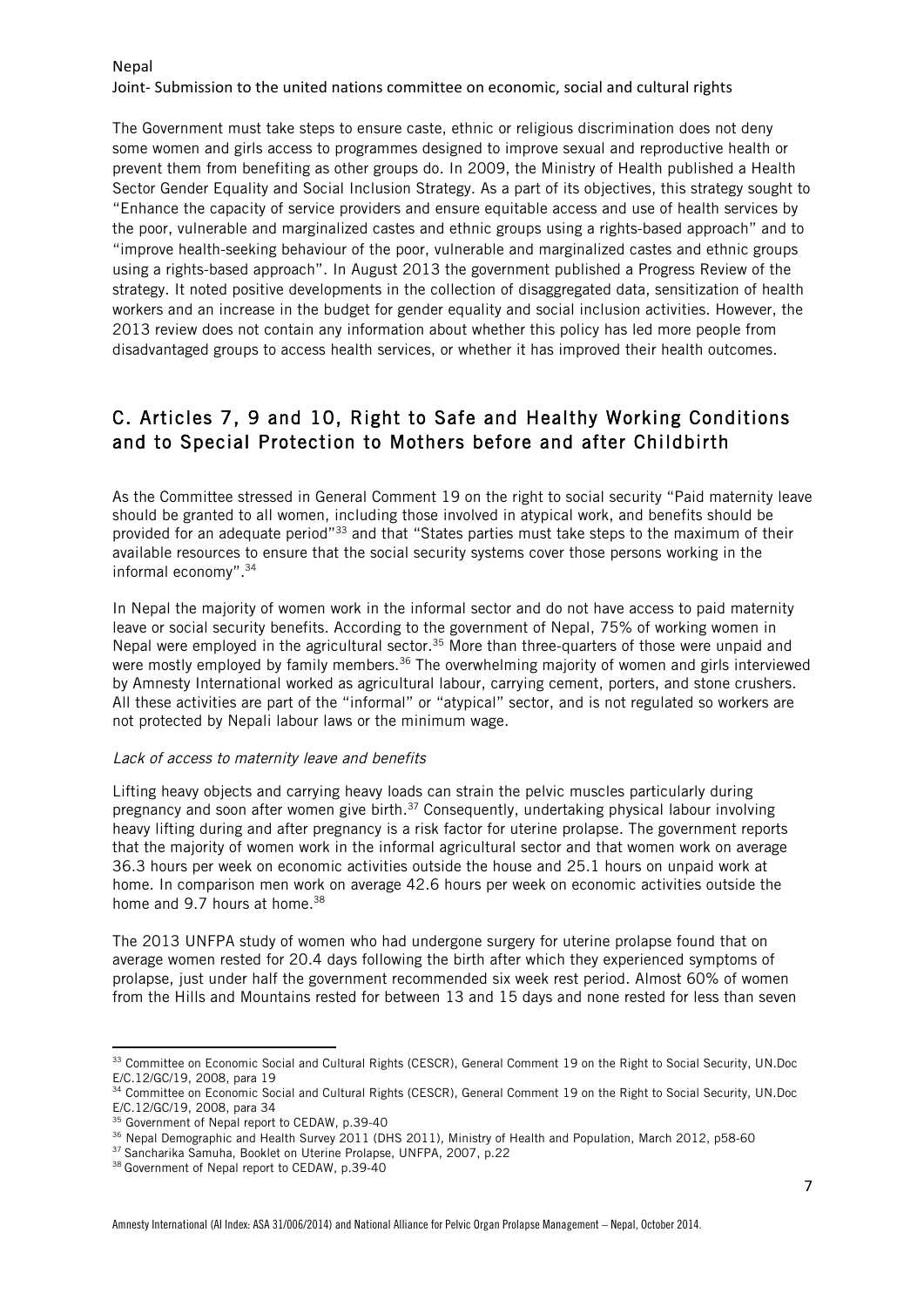#### Joint- Submission to the united nations committee on economic, social and cultural rights

days. 34.7% of women from the Terai only rested for between five and seven days.<sup>39</sup> Every woman from the Hills and Mountains and 98% of women from the Terai reported carrying heavy loads following giving birth. In the Hills and Mountains about 80% of women had resumed "heavy physical work", such as farm work, within two to three weeks of giving birth. In the Terai 34% resumed "heavy physical work" within one week and another 40% within two to three weeks.<sup>40</sup>

Women interviewed by Amnesty International said that several factors influenced the number of days they could rest after giving birth. Women usually live with their husband and his parents and sometimes his brothers, their wives and children too. One factor was the presence of other women in the household who can undertake her household work. Another factor is the economic situation of the household. In poorer households women have to return to work sooner in order to earn money for the family. In addition to economic circumstances requiring them to start work soon after giving birth, the majority of women who spoke to Amnesty International said that they must do whatever work their husband and his family asked them. The amount of rest women could take depended on the knowledge and sensitivity of their families, particularly other women in the family, not on their own knowledge and decision-making.

In its List of Issues, the Committee has asked the government of Nepal to provide information on "steps taken by the State party to reduce the informal sector of the economy and on measures taken to ensure that workers in the informal sector have access to basic services and social protection".<sup>41</sup>

The government acknowledged in its report to the Committee that "The inspection and monitoring of labour in the informal or unorganized sector need to be legally provided for".<sup>42</sup> However, it has yet to happen. In 2005, Nepal's Ministry of Labour and Employment issued the Labour and Employment Policy. Amongst other things, it committed to developing a social security system that extended to the informal sector, promoting and developing occupational safety and health, and ensuring equal access of women to employment.43 More specific commitments included making the workplace safe by "promoting and developing occupational health and safety and reproductive health as inherent aspects of all organizations and workplaces",<sup>44</sup> and developing a "comprehensive and integrated system of social security... with the gradual inclusion of the informal sector".<sup>45</sup> However, in 2013 representatives of the Ministry of Labour and Employment told Amnesty International that there were no concrete plans to revise the Labour Act and Rules to extend them to the informal sector. <sup>46</sup> No tangible progress has yet been made on implementing aspects of the Labour and Employment Policy 2005 which committed to developing a social security system that extended to the informal sector.

### D. Article 11, the right to an adequate standard of living, including the right to adequate food and the right of everyone to be free from hunger

As the Committee emphasised in General Comment 12 on the right to adequate food, the "core content" includes "[t]he availability of food in a quantity and quality sufficient to satisfy the dietary needs of individuals" and that "dietary needs implies that the diet as a whole contains a mix of nutrients for physical and mental growth, development and maintenance, and physical activity that are in compliance with human physiological needs at all stages throughout the life cycle and according to

<u> 1989 - Jan Samuel Barbara, margaret e</u>

42 Para 208, Implementation of the International Covenant on Economic, Social and Cultural Rights, Third periodic reports submitted by States parties under articles 16 and 17 of the Covenant, Nepal, 29 October 2012, E/C.12/NPL/3

2062\_20110904014004.pdf

<sup>39</sup> UNFPA, Quality of Life, p.24

<sup>40</sup> UNFPA, Quality of Life, p.25

<sup>&</sup>lt;sup>41</sup> Para 7, List of issues in relation to the third periodic report of Nepal, 18 December 2013, E/C.12/NPL/Q/3.

<sup>43</sup> Labour and Employment Policy, 2005, p.3, http://www.moltm.gov.np/uploads/document/Labour%20policy-Eng-

<sup>44</sup> Labour and Employment Policy, p.6, para 3.3.4

<sup>45</sup> Labour and Employment Policy, p.6, para 3.3.2

<sup>46</sup> Interview with Amnesty International Nepal, 28 October 2013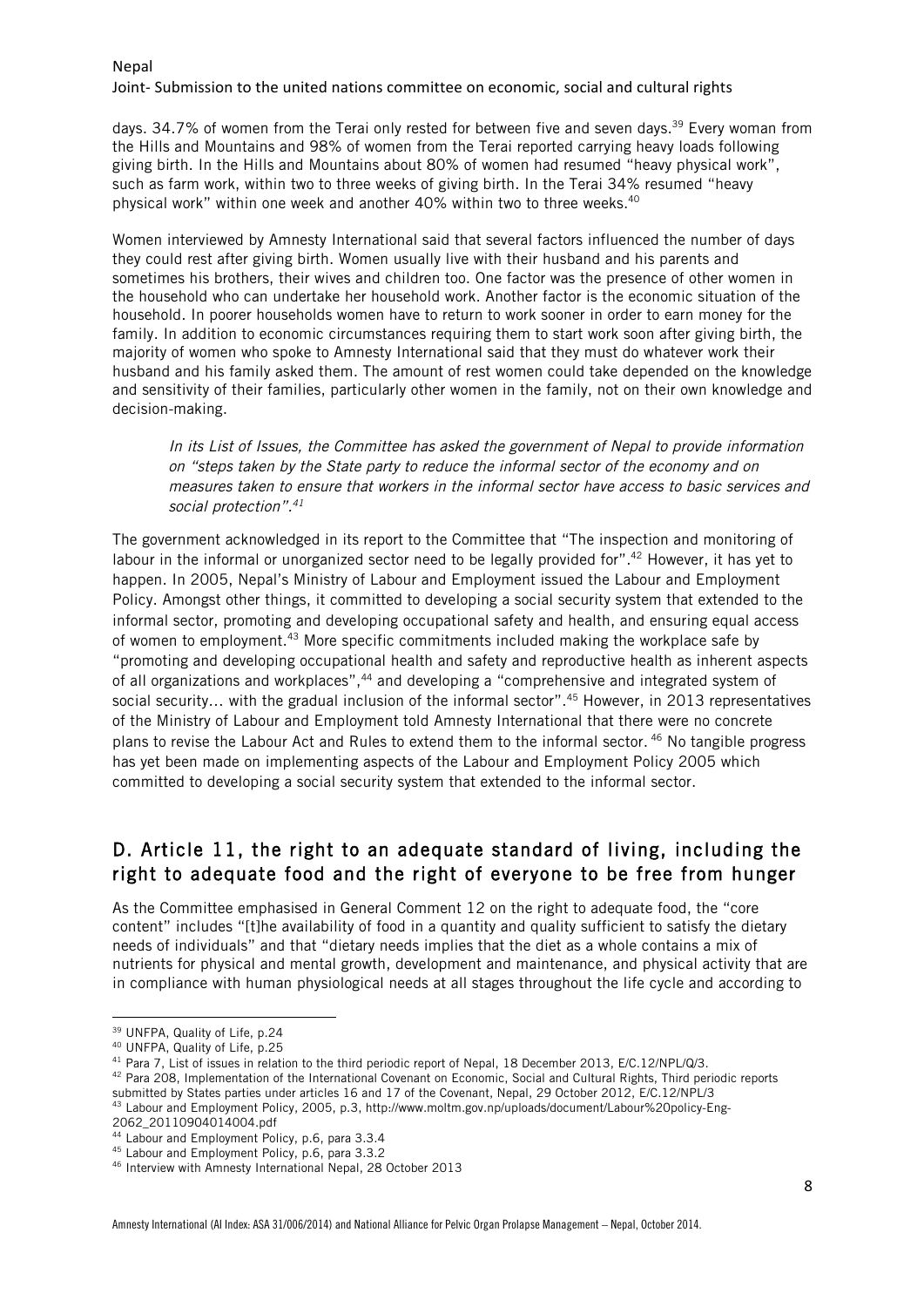gender and occupation". The Committee also stated that any discrimination in access to food constituted a violation, including when that discrimination occurred through state "failure to regulate activities of individuals or groups so as to prevent them from violating the right to food of others".47

When women do not have access to sufficient nutritious food their body and muscles do not develop fully, which can result in weaker pelvic muscles and a greater risk of uterine prolapse. Malnutrition and under-nourishment caused by a lack of nutritious food during and after pregnancy are risk factors for uterine prolapse in Nepal.48 Gender discrimination results in women being denied equal access to food and this, combined with food shortages at particular times of year, results in under-nourishment or malnutrition. Women from the Terai told Amnesty International that men often ate before women even when the woman was pregnant. This means men are more likely to get more food overall and also the best pieces of meat or vegetables when these are in short supply. Some Dalit women told Amnesty International about a myth especially prevalent among older women that women who have just given birth should not eat fresh vegetables "because it will make her sick". This results in women being denied vegetables even when plenty are available.

The Committee has requested the government to "provide information on steps taken to address the problem of food insecurity, reportedly faced by 3.5 million people, in particular disadvantaged and marginalized groups."<sup>49</sup>

According to the Nepal Demographic and Health Survey from 2011 households in the Terai are more likely to have access to sufficient food and not worry about food shortages than households in the Hills and Mountains.50 However, further analysis of this data by region, caste and ethnicity showed that the percentage of undernourished women in the Terai (measured as those having a Body Mass Index of less than 18.5) was much higher than in the Hills. Overall 31.7% of all Terai women were undernourished whereas the figure for all Hill and Mountain women was  $13.2\%$ .<sup>51</sup> This suggests that the inequality in food distribution in the Terai disadvantages Terai women more than general food shortages affect Hill and Mountain women. The groups with the highest percentage of undernourished women were Terai Dalits (45%), Muslims (36%), Other Terai Castes (33%), Terai Janajati (26%) and Terai Brahmin/Chhetri (25%). The figures for malnutrition among Hill Brahmin and Chhetri and Hill Dalits were close to the national average of 18.2%. Only 8.5% of Hill Janajati women were undernourished.52

In 2012 the government adopted a "Multi-Sector Nutrition Plan for Accelerating the Reduction of Maternal and Child Under-Nutrition (2013 – 2017)".<sup>53</sup> One of the eight key outputs of the plan is the increased availability and consumption of appropriate foods for pregnant women and adolescent girls, and a reduction of women's workloads.<sup>54</sup> Stated methods of achieving this output include radio programmes to encourage a reduction in the workload of women, subsidies for installing improved cooking stoves that reduce women's exposure to indoor pollution and their need to carry heavy loads of wood for fuel, and expanding an existing programme which provides financial support to families to cover nutrition during pregnancy and for young children.55 This strategy, which involves cooperation between different government ministries, has the potential to improve the nutritional status of women in Nepal, and reduce their risk of uterine prolapse. However, while it outlines a multi-pronged

 

<sup>47</sup> Committee on Economic Social and Cultural Rights (CESCR), General Comment 12 on the Right to Adequate Food, UN. Doc E/C/12/1999/5, 1999, paras 8-9 and 18-19

<sup>48</sup> UNFPA booklet p.20

<sup>&</sup>lt;sup>49</sup> List of issues in relation to the third periodic report of Nepal, 18 December 2013, E/C.12/NPL/Q/3, para 20

<sup>50</sup> DHS 2011, p.37. 52.1% of households in the Terai are "food secure" in comparison with 47.2% in the Hills and 40.5% in the Mountains. 29% of Hill households and 26% of Mountain households are "moderately food insecure" in comparison with 18% of Terai households. However, more Terai households are "severely food insecure" (18.6%) in comparison to 15.1% of Mountain households and 11.8% of Hill households.

<sup>51</sup> MoHP, Effects of Caste, Ethnicity and Regional Identity, p.22

<sup>52</sup> MoHP, Effects of Caste, Ethnicity and Regional Identity, p.22

<sup>53</sup> Multi-Sectoral Nutrition Plan: For Accelerating the Reduction of Maternal and Child Under-Nutrition in Nepal 2013-2017, (Multi-Sectoral Nutrition Plan) National Planning Commission, 2012 http://scalingupnutrition.org/wpcontent/uploads/2013/03/Nepal\_MSNP\_2013-2017.pdf

<sup>54</sup> Multi-Sectoral Nutrition Plan, output 6 page 9

<sup>55</sup> Multi-Sectoral Nutrition Plan, p.38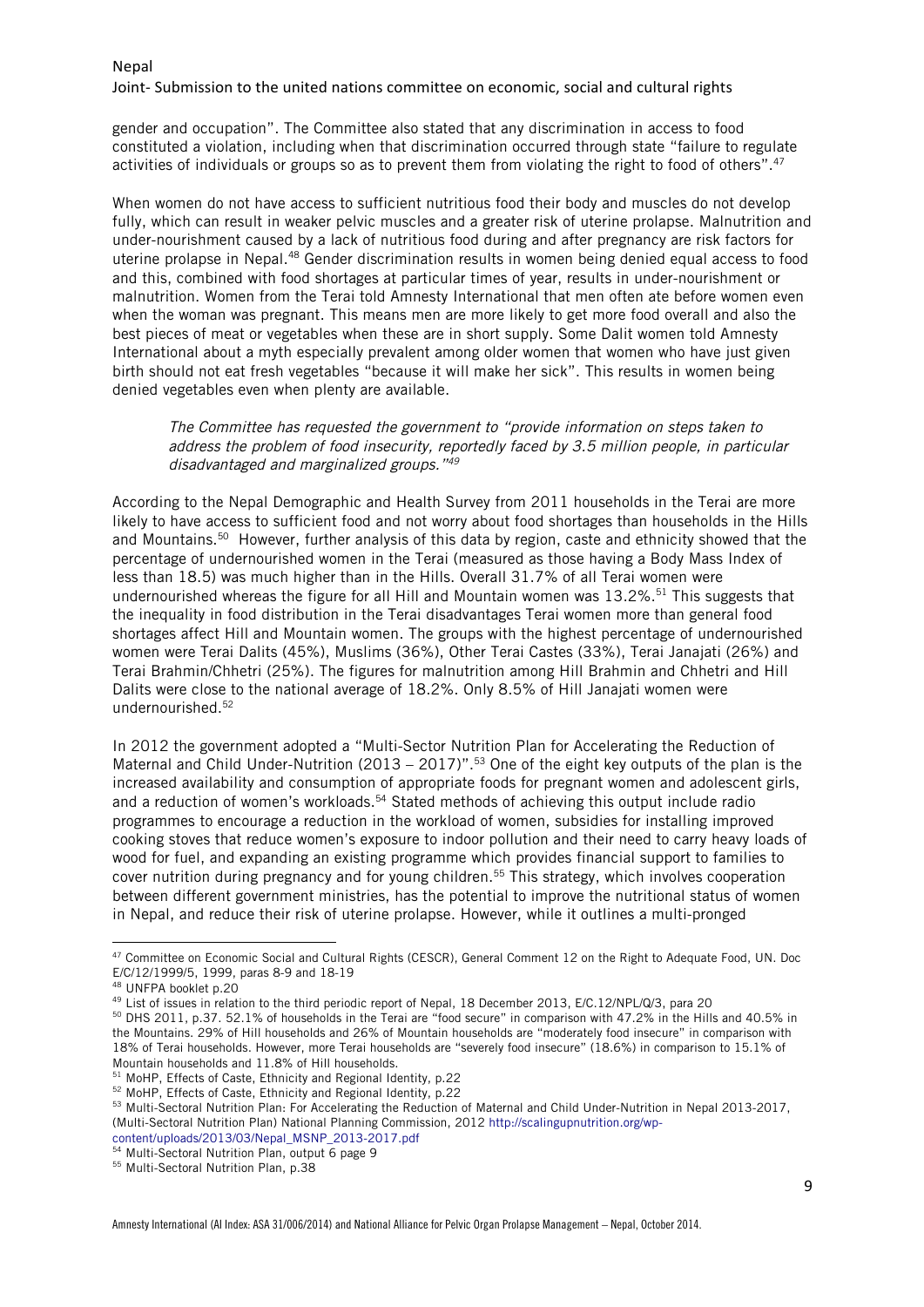Joint- Submission to the united nations committee on economic, social and cultural rights

approach to improve maternal and child malnutrition, particularly though provision of food supplements, it does not address many of the underlying causes for why malnutrition is so common amongst women in Nepal. For example, it makes little mention of the discriminatory attitudes (women having to eat last) or inaccurate beliefs (particular nutritious foods being bad for pregnant women) which contribute to malnutrition. The only reference to this is where the Plan mandates research to "look into the traditional beliefs, taboos and traditions that are common in Nepal around the issues and causes of maternal and child under-nutrition".56 However, it does not specify who is responsible for conducting the research nor does it commit to challenging those beliefs which are detrimental to the nutritional health of women and girls following the research. No information is yet available about implementation of the Plan.

# E. Article 12, the enjoyment of the highest attainable standard of physical and mental health

As the committee stated in General Comment 14, the right of all persons to the enjoyment of the highest attainable standard of physical and mental health is an inclusive right extending not only to timely and appropriate health care but also to the underlying determinants of health, including, access to health-related education and information, including on sexual and reproductive health.<sup>57</sup> The government of Nepal is failing to meet a number of its core obligations under the right to health as set out by the Committee. Particularly relevant to uterine prolapse are the obligations to ensure access health facilities, goods and services without any discrimination; ensure reproductive, maternal (prenatal as well as post-natal) and child health care including contraception and access to skilled birth attendants; the provision of health education and access to information concerning the main health problems in the community, including methods of preventing and controlling them; and to monitor the impact of laws, policies and programmes.<sup>58</sup>

The Committee has requested information on "steps taken to improve the non-discriminatory access to, availability and quality of basic health-care services in rural areas" and on "steps taken to prevent and combat discrimination in access to health services based on ethnicity or caste status".59

Government data shows an overall improvement in access to contraception and skilled birth attendants; however, current policies and programme have failed to effectively reduce inequality in access to health care and there remain large disparities in access in different caste, religious and ethnic groups.

#### Access to contraception

The risk of uterine prolapse increases the more children a woman has. If she has already developed the condition, it may become more severe with subsequent pregnancies.<sup>60</sup> Each time a woman gives birth, the pelvic and vaginal muscles stretch, and can weaken. This is exacerbated when women have many children within a short span of time because their muscles often do not have time to recover.<sup>61</sup> Unsafe abortion can also damage the pelvic muscles and increase the risk of uterine prolapse.

<sup>&</sup>lt;u> 1989 - Johann Barn, mars ann an t-Amhain an t-Amhain an t-Amhain an t-Amhain an t-Amhain an t-Amhain an t-Amh</u> <sup>56</sup> Multi-Sectoral Nutrition Plan, p.57

<sup>57</sup> CESCR, General Comment 14 on the highest attainable standard of health, UN Doc. E/C.12/2000/4

<sup>58</sup> CESCR, General Comment 14 on the highest attainable standard of health, UN Doc. E/C.12/2000/4, para 43-44

<sup>59</sup> List of issues in relation to the third periodic report of Nepal, 18 December 2013, E/C.12/NPL/Q/3, para 23

<sup>60</sup> Royal College of Obstetricians and Gynaecologists, Information leaflet, March 2013, http://www.rcog.org.uk/files/rcogorp/2013-03-20\_Pelvic\_organ\_prolapse.pdf

<sup>61</sup> UNFPA, Status of Reproductive Morbidities, p.22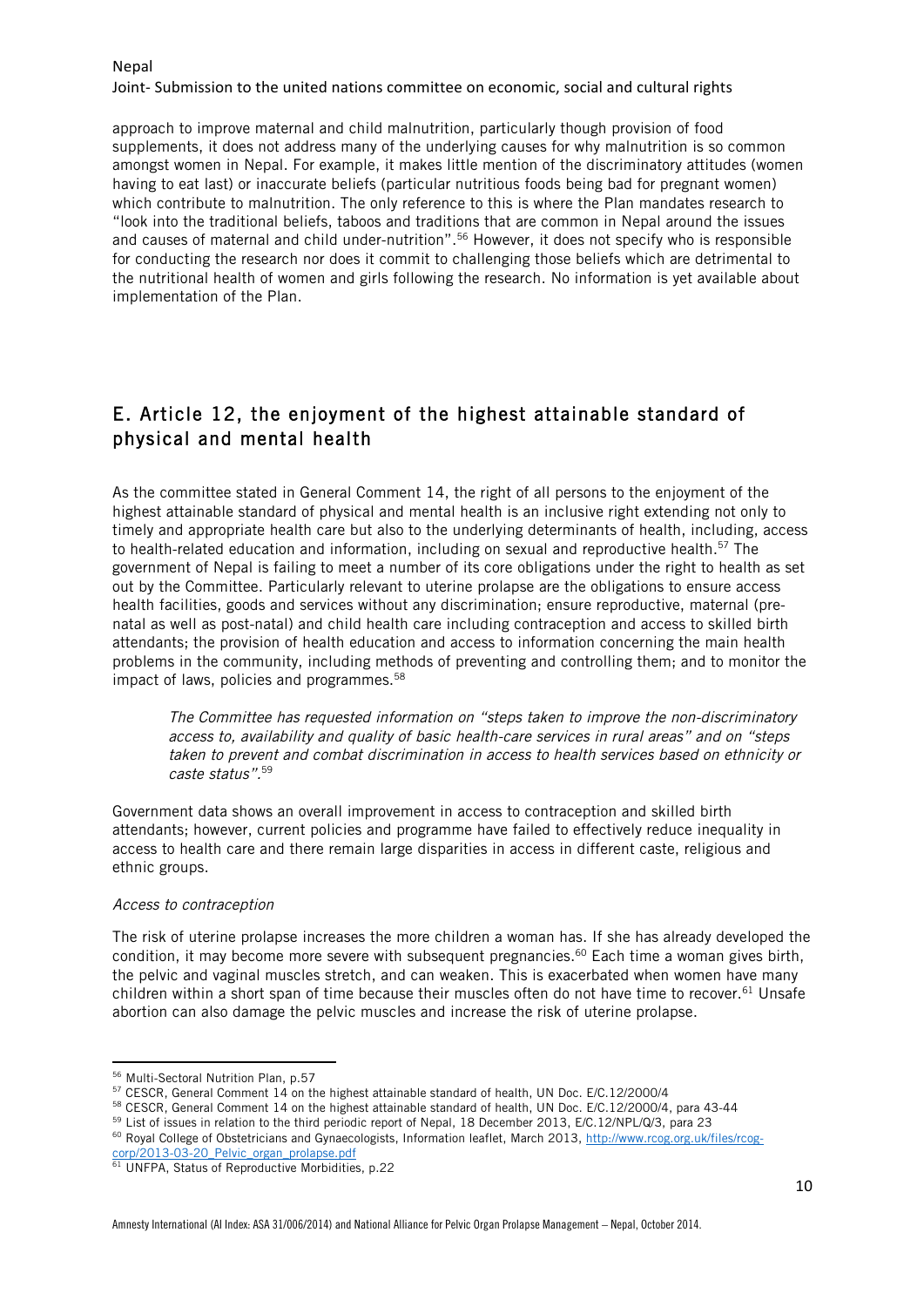#### Joint- Submission to the united nations committee on economic, social and cultural rights

The government's Demographic and Health Survey of 2011 found that 50% of married women aged 15-49 used a form of contraception and that 43% of those used a "modern method".<sup>62</sup> This reflects an increase, from 26% using a modern method of contraception in 1996 and 35% in 2001. Despite the increase in contraceptive use, there are many women who do not use contraception but who do not want to get pregnant. Across Nepal, 27.5% of women had an "unmet need" for contraception, according to the survey. The figures showing the effects of caste and ethnicity on maternal health revealed that between 34% and 39% percent of Hill Janajati, Hill Dalit and Muslim women had an unmet need for contraception.<sup>63</sup> However, these figures only reflect the responses of married women of reproductive age who are not using any form of contraception and who want to postpone their next birth or stop childbearing, or pregnant women whose last birth was "mistimed" or unwanted. They do not include unmarried, widowed, separated or divorced women; consequently the "unmet need" may be higher than these government data suggest.<sup>64</sup>

In its 2010 report to the Committee on the Elimination of Discrimination Against Women, the government acknowledged the pressure on women to have more children due to traditional preferences for sons over daughters: "Because of son-preferred society, women are compelled (irrespective of consent of women as there is an indirect influence imposed by society) to try [for] at least one living son."65

Many of the women interviewed by Amnesty International were denied their right to choose freely when and how many children to have by their husbands and in-laws. Some of the women interviewed, who used contraception, said that they had taken advice from their husbands and jointly decided to use it. Others spoke about the pressure they come under to have sons. Across the different communities and districts, the reason for wanting to have a son was the same - to take care of the parents, inherit family property, and provide for the family.

The 2011 National Family Planning Policy aims to "fulfil the family planning needs of all men and women in all parts of Nepal". It also states that men and women from different castes, ethnicities, religions and geographical locations will have equal access to family planning services.<sup>66</sup> Despite this, a number of documents imply contraception is only for those who are married. These include the Demographic and Health Survey which, as already mentioned, defines "unmet need" for contraception as married women who wish to delay their next child or stop child-bearing and the training curriculum for frontline community health workers (Female Community Health Volunteers) which uses exclusionary language, for example stating that "husband and wife should plan when and how many children to have". It does not specify that adolescents and unmarried people are entitled to access contraception.67

A 2007 policy on Adolescent Sexual and Reproductive Health established "Adolescent Friendly Health Services". The services should fulfil criteria which include provision of information and of particular services, including contraception, by appropriately trained personnel. There is also a requirement to conduct outreach programmes with local schools and in the community.<sup>68</sup> When Amnesty International asked the Ministry of Health about how the success of the programme was being monitored, officials referred to the ministry's annual report. However, it does not contain any information on the numbers of adolescents using the facilities or the quality of the services being provided.69

 $62$  Modern methods are listed as male and female sterilization, pill, "injectables", condom, implants, IUD.  $6.5\%$  used a "traditional method" defined as rhythm and withdrawal. DHS 2011, p.97

<sup>63</sup> MoHP, Effects of Caste, Ethnicity and Regional Identity, p.14 The rates of unmet need for contraception were 33.6% for Hill Janajati, 35.2% for Hill Dalit and 39.3% for Muslim women

<sup>64</sup> DHS 2011, p.103

<sup>&</sup>lt;sup>65</sup> Government of Nepal report to the UN Committee on the Elimination of Discrimination Against Women (CEDAW), UN Doc. CEDAW/C/NPL/4-5, November 2010, para 201

<sup>&</sup>lt;sup>66</sup> National Medical Standard for Reproductive Health, Volume 1: Contraceptive Services, Ministry of Health and Population, 2010, Section 17.3

<sup>67</sup> Female Community Health Volunteer training, Text in Nepali on file with AI Nepal

<sup>68</sup> Implementation Guidelines on Adolescent Sexual and Reproductive Health, 2007, p.24 and 36

 $69$  Department of Health Service, Annual Report 2010/2011, Ministry of Health and Population, p.86-88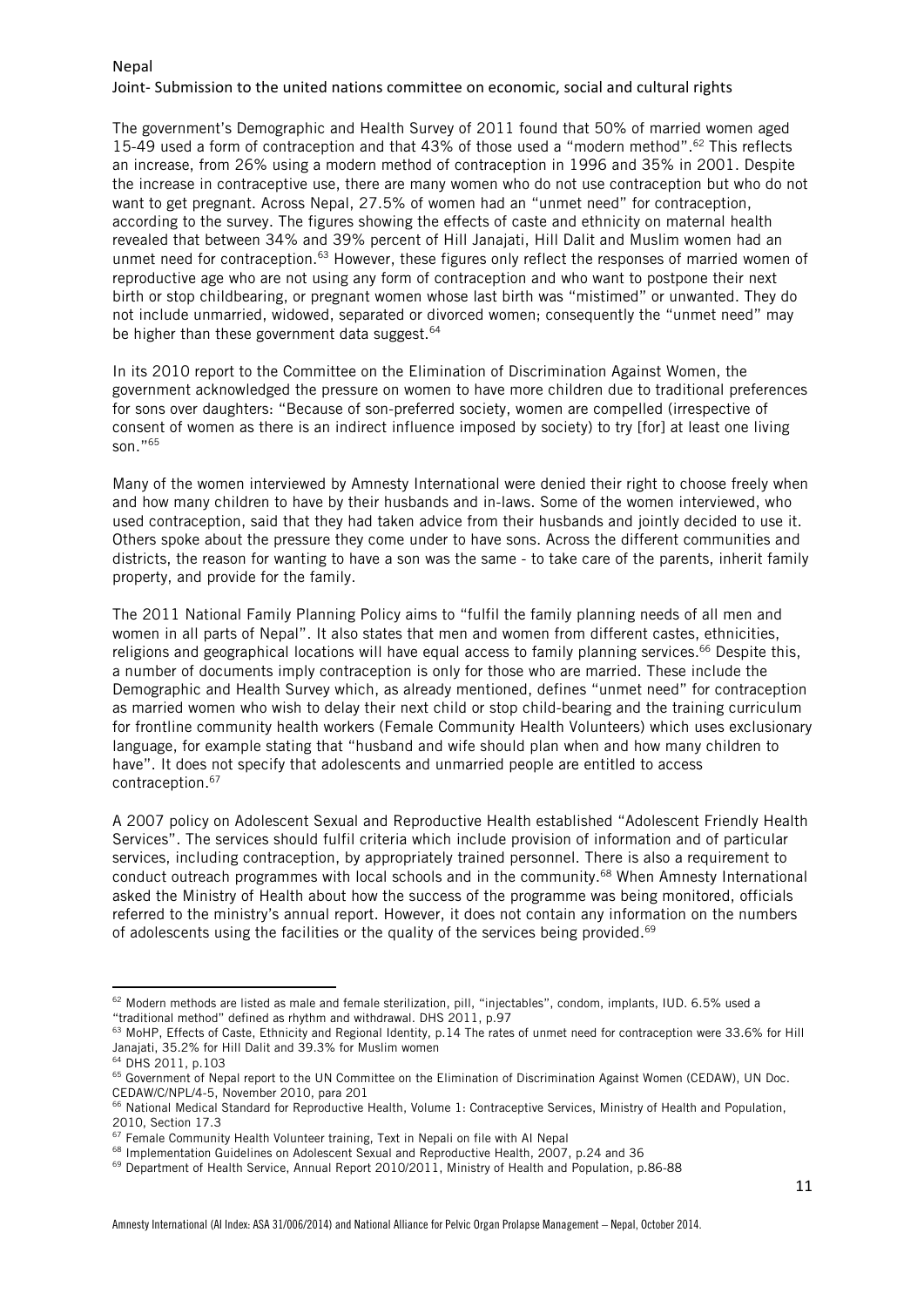#### Access to skilled birth attendants

Unsafe birth practices contribute to the risk of uterine prolapse. UNFPA states that pressing the abdomen in an attempt to speed up delivery, pressing of the lower abdomen after child birth to expel the placenta<sup>70</sup> and encouraging women to push before the cervix is fully dilated<sup>71</sup> all increase the strain on pelvic muscles, potentially weakening them. Having a skilled birth attendant assist with the delivery reduces the risk of uterine prolapse.

Although government data over a period of time shows that increasing numbers of Nepali women give birth in health facilities (hospital or "birthing centre") assisted by skilled birth attendants<sup>72</sup> more than half of Nepali women still do not give birth with a skilled assistant. According to the 2011 Demographic Health Survey, nationally 36% of live births were assisted by a skilled attendant.<sup>73</sup>

Figures disaggregated by ethnicity and caste showed large differences in access to skilled attendants. Women from the relatively advantaged Newari and Hill Brahmin groups were most likely to have a skilled person assist them (71% and 65% respectively). In sharp contrast only 22% of Terai Dalit women, 30% of Hill Dalit women, 28% of Hill and Terai Janajati women and 33% of Muslim women were assisted by a skilled birth attendant in the five years up to 2011.<sup>74</sup>

A study published by the Ministry of Health in 2012 examined barriers to accessing health services among particular categories of the population and had a particular focus on access to reproductive health services. The groups studied were: women, Madhesi and Hill Dalits, Janajatis, Muslims and poor Brahmins and Chhetris. It found that barriers to women accessing health services started with their family, specifically: women needing permission to leave the house; older women who had given birth without any healthcare viewing treatment as "unnecessary"; and families requiring women to work at the time the health facility was open. Community-related barriers included religious or social requirements for women not to travel alone or mix with non-related men. Another barrier was the distance to the health facility along with availability and cost of transport. In addition, for Dalits, caste based discrimination amongst health service providers was another barrier which resulted in them not obtaining services and discouraged them from trying to access services.<sup>75</sup>

Government figures from the 2011 Demographic and Health Survey show that on average 58% of women receive antenatal care from a skilled provider (doctor, nurse or midwife) but again there are differences in access among caste and ethnic groups.<sup>76</sup> Eighty two percent of Newari women and 80% of Hill Brahmin women had at least four antenatal visits during their last pregnancy. In contrast just 23% of Terai Dalit women and 34% of Muslim women receive full antenatal care.<sup>77</sup> The younger women interviewed during Amnesty International research were much more likely to have received some antenatal care than the older women which reflected national trends.

Whether or not women receive healthcare is often dependent on them being given permission by their husbands or other men in the family to visit a health facility. Government figures confirmed this. It showed that across Nepal an average of 35% of women were not able to participate in decisions about their own healthcare. This figure rose to 55% for Muslim women. Women from all groups in the Terai

<sup>70</sup> UNFPA booklet, p.20 & 22

<sup>71</sup> UNFPA, Status of Reproductive Morbidities, p.24

 $72$  The Demographic and Health Survey 2006 showed 17.7% of births in the previous 5 years had taken place in a health facility, rising to 35% in 2011.

<sup>73</sup> DHS 2011, p. 127

<sup>74</sup> MoHP, Effects of Caste, Ethnicity and Regional Identity, p.16

<sup>75</sup> Voices from the Community: Access to Health Services, A Rapid Participatory Ethnographic Evaluation and Research (PEER) Study, Nepal, Ministry of Health and Population, 2012

<sup>76</sup> DHS 2011, p.120

<sup>77</sup> MoHP, Effects of Caste, Ethnicity and Regional Identity, p.15. The figures for other groups were higher but still significantly less than for Newari Hill Brahmin women. 54% of Hill Chhetri, 51% of Terai Janajati, 44% of Hill Janajati and 48% of Hill Dalit women made four antenatal visits.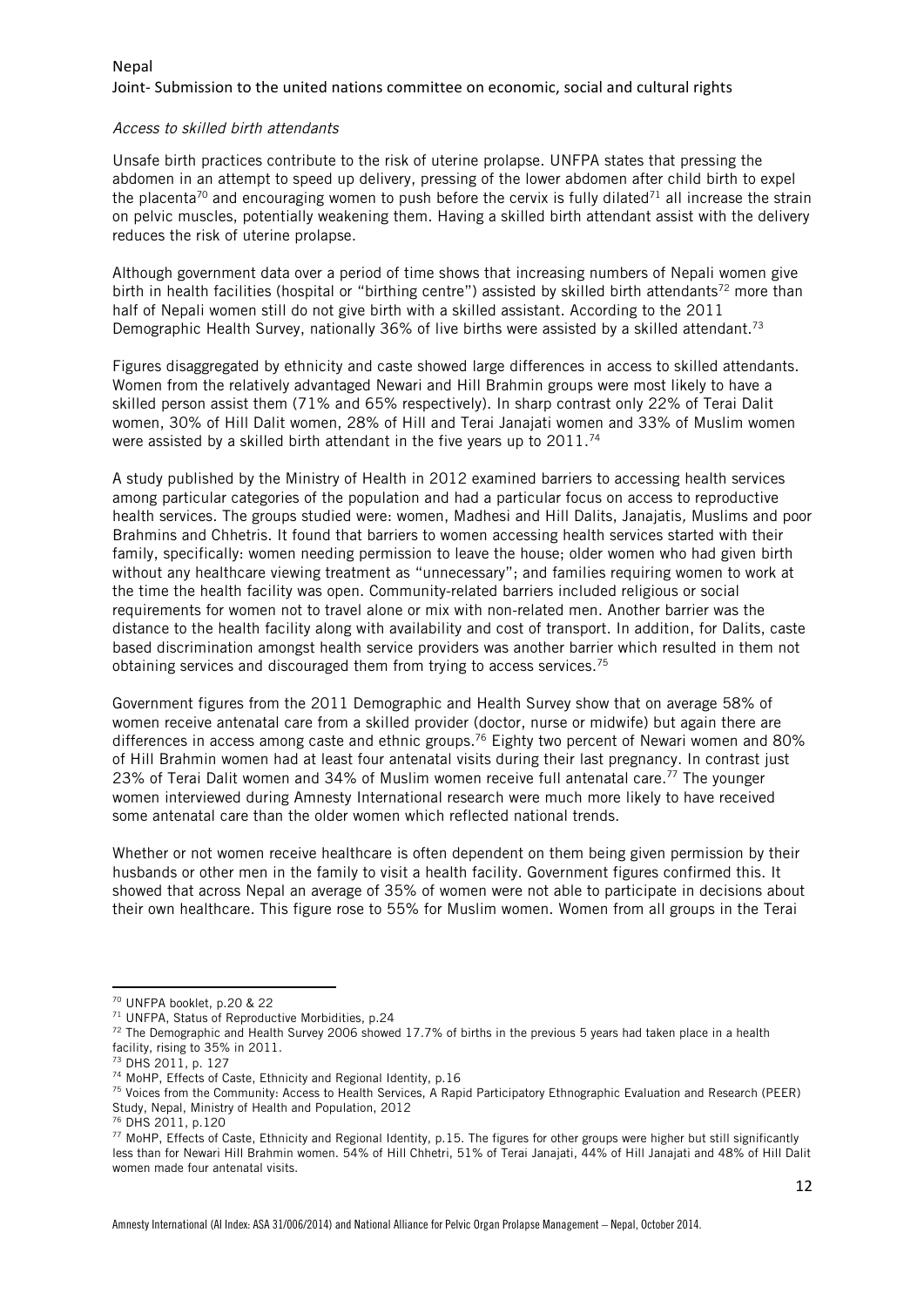Joint- Submission to the united nations committee on economic, social and cultural rights

were less likely to be able to participate in decision making about their own healthcare than women from the Hills.78

Nepal has been successful in reducing the overall rate of maternal mortality although significant caste and ethnic disparities remain.<sup>79</sup> A policy for Safe Motherhood 2006-2017 sets out government plans for improving "maternal and neonatal health and survival".<sup>80</sup> It seeks to increase the numbers of women giving birth in health facilities or with the assistance of skilled birth attendants through improving the training of health personnel and the provision of quality services.<sup>81</sup> A key goal is the empowerment of "poor and excluded" groups. Social exclusion is defined as deriving from "exclusionary relationships based on power" that "may relate to caste, ethnicity, religion or gender status".<sup>82</sup> Planned activities to make this happen include social mobilization and activities to encourage changes in behaviour. However, of the five indicators to measure improvements in "equity and access" only two relate to improvements among "disadvantaged groups". The other three measure increased access to safe motherhood services in general and fail to require improvements among "disadvantaged groups" to be made or measured.<sup>83</sup> Under the Safe Motherhood Programme, the Aama programme provides financial incentives for delivery in government health facilities, including the reimbursement of transport expenses for women who use these services, and incentives to health workers who provide these services within communities.<sup>84</sup>

The government frequently points to the Safe Motherhood Programme as evidence that it is addressing the prevention of uterine prolapse. While having a skilled attendant assist with labour is an important factor in reducing the risk of uterine prolapse; it not sufficient because it does not address all the risk factors. For the Safe Motherhood programme to be effective in reducing women's exposure to uterine prolapse, it would need to address all the other risk factors as well.

#### The obligation to ensure preventive services

<u> 1989 - Jan Samuel Barbara, margaret e</u>

While the most serious cases of uterine prolapse are likely to require surgical treatment, current government policies and programmes focus overwhelmingly on surgeries rather than on actions to reduce the exposure of women and girls to the underlying risk factors which could prevent them needing surgery in the long term.

In its judgment in the case Prakash Mani Sharma v. Government of Nepal (2008), the Supreme Court noted that the Interim Constitution "prescribes reproductive health as a fundamental right", the Supreme Court stated that "in the absence of proper protection of reproductive health, the problem of uterus prolapse has been far reaching and as such the said right can be deemed to have been violated". It therefore ordered the Office of the Prime Minister and Council of Ministers to hold a consultation with experts and civil society and draft a bill on reproductive health to submit to Parliament. It also directed the Ministry of Women, Children and Social Welfare and the Ministry of Health and Population to "provide free consultation, treatment, health services and facilities" to

<sup>79</sup> Nepal: Millennium Development Goals, Progress Report, UNDP, Sept 2013, p.45-46. Available at:

http://www.unfpa.org/sowmy/resources/docs/library/R092\_MOHNepal\_2006\_SafeMotherhoodLongTermPlan.pdf

82 National Safe Motherhood and Newborn Health Long Term Plan 2006 - 2017, p.4

<sup>&</sup>lt;sup>78</sup> MoHP, Effects of Caste, Ethnicity and Regional Identity, p.25. The percentage of women who said their husbands or others made all decisions about their healthcare was 43% for Terai Dalit women, 39% for Terai Brahmin and Chhetri women, and 29% for Terai Janajati women.

http://www.undp.org/content/dam/nepal/docs/reports/millennium%20development%20goals/MDG\_Report\_2013\_Final.pdf The overall rate of maternal mortality has reduced from 415 per 100,000 live births in 2000 to 170 in 2013 surpassing the MDG target of 213 by 2015. This target has now been reduced to 134. However, these reductions have not happened across all communities. The highest rates of maternal mortality are found among Muslims (318 per 100,000 live births), Madhesis (307) and Dalits (273).

<sup>&</sup>lt;sup>80</sup> National Safe Motherhood and Newborn Health Long Term Plan 2006 - 2017,

<sup>81</sup> Essential Safe Motherhood services include at least 4 ante-natal check ups, at least 3 post natal check ups, knowledge of the law on abortion and how to access safe abortion services, and knowledge of post delivery care.

<sup>83</sup> National Safe Motherhood and Newborn Health Long Term Plan 2006 - 2017, p.18-19

<sup>84</sup> Safe Motherhood Programme "Operational Guideline" 2008, revised 2012 and Ministry of Health and Population, "Rapid Assessment of the Demand Side Financing Schemes: Aama Programme and 4ANC", p.6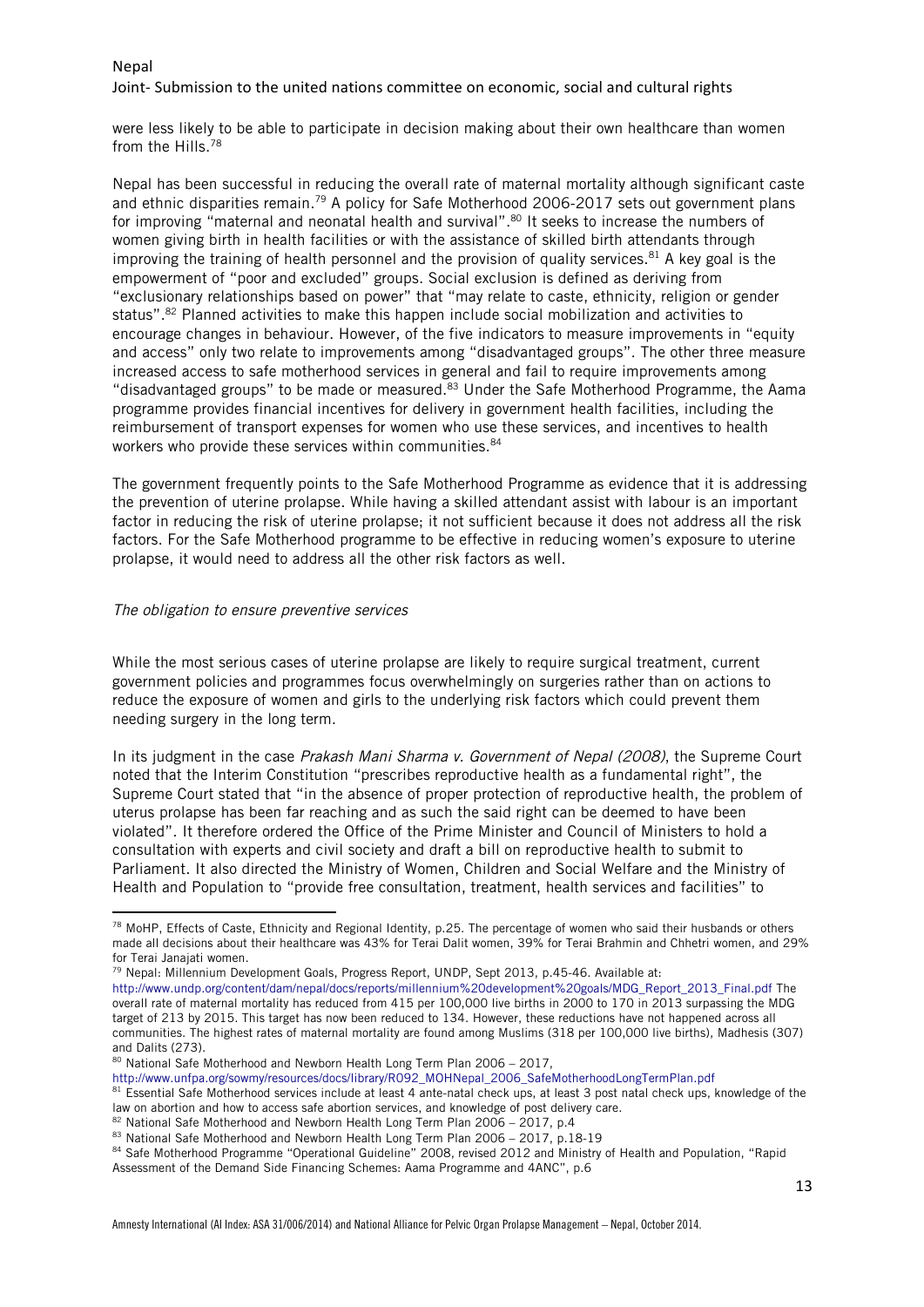Joint- Submission to the united nations committee on economic, social and cultural rights

women suffering from uterine prolapse, and to "initiate effective programs with the aim of raising public awareness on problems relating to reproductive health of women and the problem of uterus prolapse".85

In its report to the Committee, the government of Nepal mentioned the existence of its free surgery programme for uterine prolapse but did not provide information on efforts to raise awareness on the issue in line with the Supreme Court decision.<sup>86</sup>

In its List of Issues the Committee asked the government to clarify "whether the State party has taken steps to enact effective laws and policies to reduce the exposure of women and girls to the risk factors for uterine prolapse and to implement the Supreme Court ruling in Prakash Mani Sharma v. Government of Nepal (2008)".<sup>87</sup>

There was a Government effort to design a strategy which included some preventative measures; however it subsequently stalled. In 2008, a "final draft" of a National Multi-Sectoral Strategic Plan for the Prevention and Management of Uterine Prolapse 2008 – 2017 (Multi-Sectoral Plan) was completed.88 Coordinated by the National Planning Commission, it was developed with the participation of government ministries (including the Ministry of Health and the Ministry of Women) and non-governmental stakeholders. UNFPA provided financial and technical support to the process including a consultant to prepare the draft.<sup>89</sup> The draft Multi-Sectoral Plan was a positive step that acknowledged that tackling the problem of uterine prolapse required prevention efforts to be coordinated across ministries in the government. The final draft of the plan includes letters of endorsement from senior officials in the Ministry of Health and Population, the National Planning Commission, the Family Health Division and the Department of Health Services. However, despite this official support, nearly six years later the Multi-Sectoral Plan remains a draft and has not been adopted as government policy.

In July 2014 the Government released its  $4<sup>th</sup>$  Five Year Human Rights National Action Plan. It includes, in the section on reproductive health, the intention of the Ministry of Health and Population to "adopt preventive measures to end Uterine Prolapse". This is a very welcome step; however it does not specify in detail what those measures will be or how their implementation will be monitored.<sup>90</sup>

#### The obligation to provide health-related information

The majority of women with uterine prolapse interviewed by Amnesty International had not heard about the condition before they developed it. Several women said that at first, they thought it happened to every woman who had a baby. Thinking that the pain and discomfort they experienced was normal, many women waited years before seeking help for their condition.

Frontline health volunteers in have a huge responsibility to provide information and an outreach service to local communities. They have wide-ranging responsibilities, high workloads and receive little support in return. The curriculum for training new Female Community Health Volunteers, last revised in 2010, contains a chapter on uterine prolapse. It defines the condition and lists pregnancy under 18, insufficient nutrition, giving birth every year, carrying loads after childbirth and lack of a skilled birth attendant as the causes. It informs the Volunteers that to prevent uterine prolapse, women should marry and have a baby after the age of 20, eat sufficient nutritious food, leave two years between children, avoid pressing the abdomen during labour, not carry loads and take sufficient rest.<sup>91</sup> That the

<sup>&</sup>lt;u> 1989 - Jan Samuel Barbara, margaret e</u> 85 Prakash Mani Sharma and Others v GON, Office of Prime Minister and Council of Ministers and Others, Writ Petition 064, June 2008

<sup>86</sup> Para 280, Implementation of the International Covenant on Economic, Social and Cultural Rights, Third periodic reports submitted by States parties under articles 16 and 17 of the Covenant, Nepal, 29 October 2012, E/C.12/NPL/3

<sup>&</sup>lt;sup>87</sup> Para 26, List of issues in relation to the third periodic report of Nepal, 18 December 2013, E/C.12/NPL/Q/3

<sup>88</sup> National Multi-Sectoral Strategic Plan for the Prevention and Management of Uterine Prolapse 2008– 2017<br>89 Email from UNFPA to Amnesty International 30 August 2013

<sup>90</sup> Fourth Five Year Human Rights National Action Plan 2014/15-2019/20, July 2014, Text in Nepali on file with AI Nepal

<sup>&</sup>lt;sup>91</sup> Female Community Health Volunteer curriculum, text in Nepali on file with AI Nepal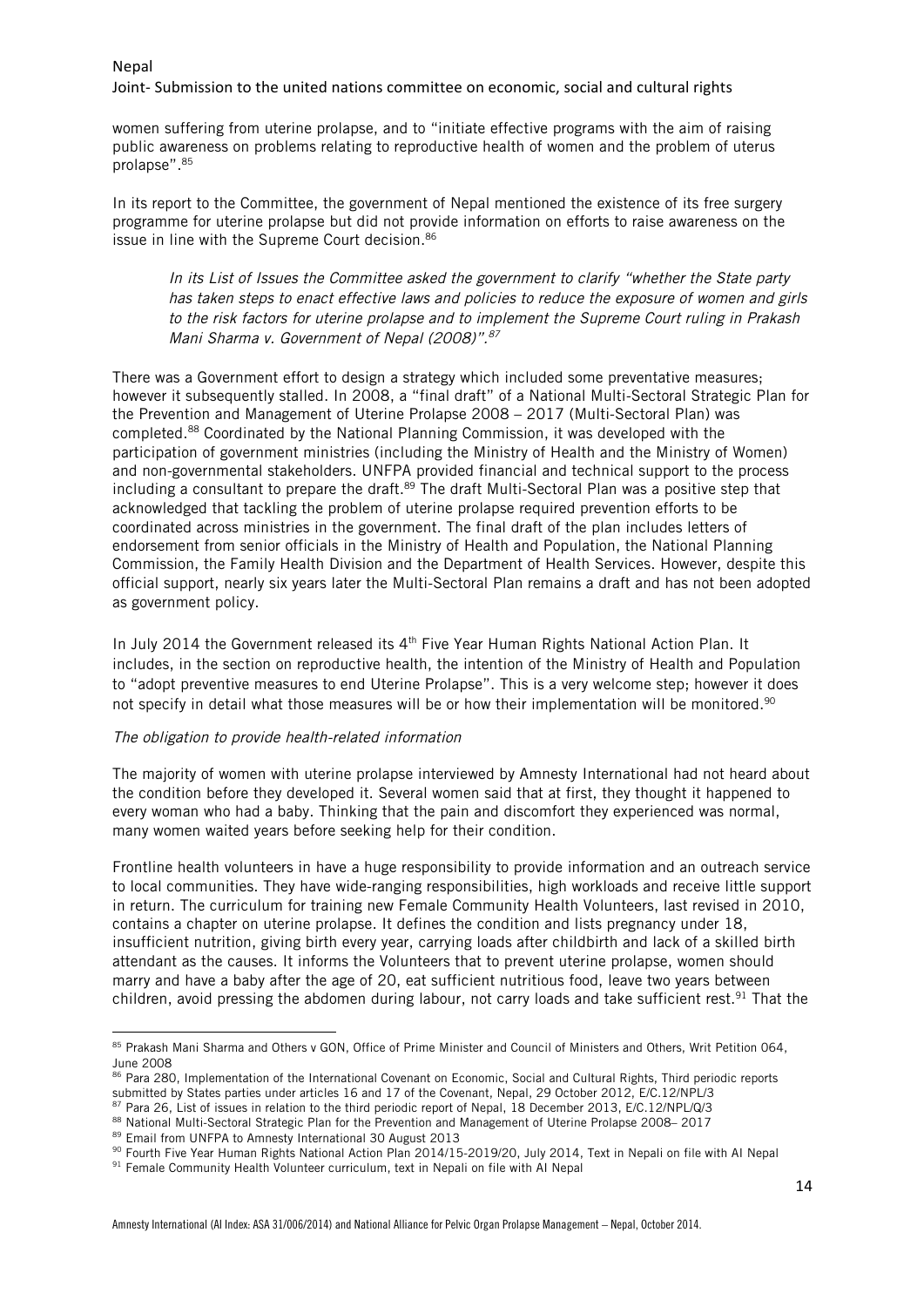#### Joint- Submission to the united nations committee on economic, social and cultural rights

curriculum includes uterine prolapse is positive. However, it is not sufficient to ensure Volunteers have the knowledge and confidence to address the condition. The curriculum contains 20 substantial chapters with a huge amount of information to learn. A government survey of Volunteers in 2007 found that 38% are illiterate.92 Volunteers interviewed by Amnesty International said that they needed "refresher training" so they do not forget all the information. The initial training course is for a total of 18 days and since 2003 Volunteers should receive a five day "refresher" every five years.<sup>93</sup> District Health Offices organise training for Volunteers in their District when there is a new government programme being introduced and NGOs sometimes hold training programmes on specific themes; however, Volunteers told Amnesty International that their knowledge of uterine prolapse was not sufficient.

#### The obligation to monitor the impact of laws and policies

As already mentioned, local government officials do not collect data on the caste or ethnic origin of women with uterine prolapse who seek assistance from health facilities. However, the government has published data from the Demographic and Health Survey, disaggregated by caste, ethnicity and region which covers indicators relevant to uterine prolapse such as the prevalence of contraception use, presence of a skilled birth attendant during labour and nutritional status. This disaggregated data (as was discussed throughout chapter three) shows that there are groups of women – especially Muslim women and Terai Dalit women – who have significantly lower access to skilled birth attendants, higher malnutrition and higher levels of "unmet need" for contraception.

It is not sufficient for the government to say that its programmes are for all women, it must also take steps to ensure caste, ethnic or religious discrimination does not deny some women access to those programmes or prevent them from benefiting as other groups do. While some policies do include the aim of addressing inequality in access to services, monitoring of their implementation is weak. In 2009, the Ministry of Health published a Health Sector Gender Equality and Social Inclusion Strategy. As a part of its objectives, this strategy sought to "Enhance the capacity of service providers and ensure equitable access and use of health services by the poor, vulnerable and marginalized castes and ethnic groups using a rights-based approach" and to "improve health-seeking behaviour of the poor, vulnerable and marginalized castes and ethnic groups using a rights-based approach". In August 2013 the government published a Progress Review of the strategy. It noted positive developments in the collection of disaggregated data, sensitization of health workers and an increase in the budget for gender equality and social inclusion activities. However, the 2013 review does not contain any information about whether this policy has led more people from disadvantaged groups to access health services, or whether it has improved their health outcomes.

The experience of members of the National Alliance who are involved in delivery of sexual and reproductive health services is that the government has not taken sufficient steps to monitor the quality of healthcare interventions, including surgery for uterine prolapse. A number of private institutions and non-governmental organizations provide reproductive health services including surgical treatment for uterine prolapse, abortion services and contraceptive services. These institutions and NGOs either raise their own funds for this work or receive funding from the government through a Public-Private Partnership. Some members of the National Alliance have raised concerns that the quality of some care providing in this way, especially surgery for uterine prolapse, is of inadequate quality and that improved monitoring by the government of the quality of services is required.

# F. Conclusion and recommendations

<u> 1989 - Jan Samuel Barbara, margaret e</u>

Adolescent pregnancy, lack of control over sexual conduct, multiple pregnancies and a lack of control over reproduction, physical labour during and after pregnancy, lack of access to skilled birth attendants and a lack of adequate nutrition are all accepted risk factors for uterine prolapse. Research by and the

<sup>92</sup> Analytical Report on National Survey of Female Community Health Volunteers of Nepal, Government of Nepal, 2007. p.7

<sup>93</sup> Analytical Report on National Survey of Female Community Health Volunteers of Nepal, p.18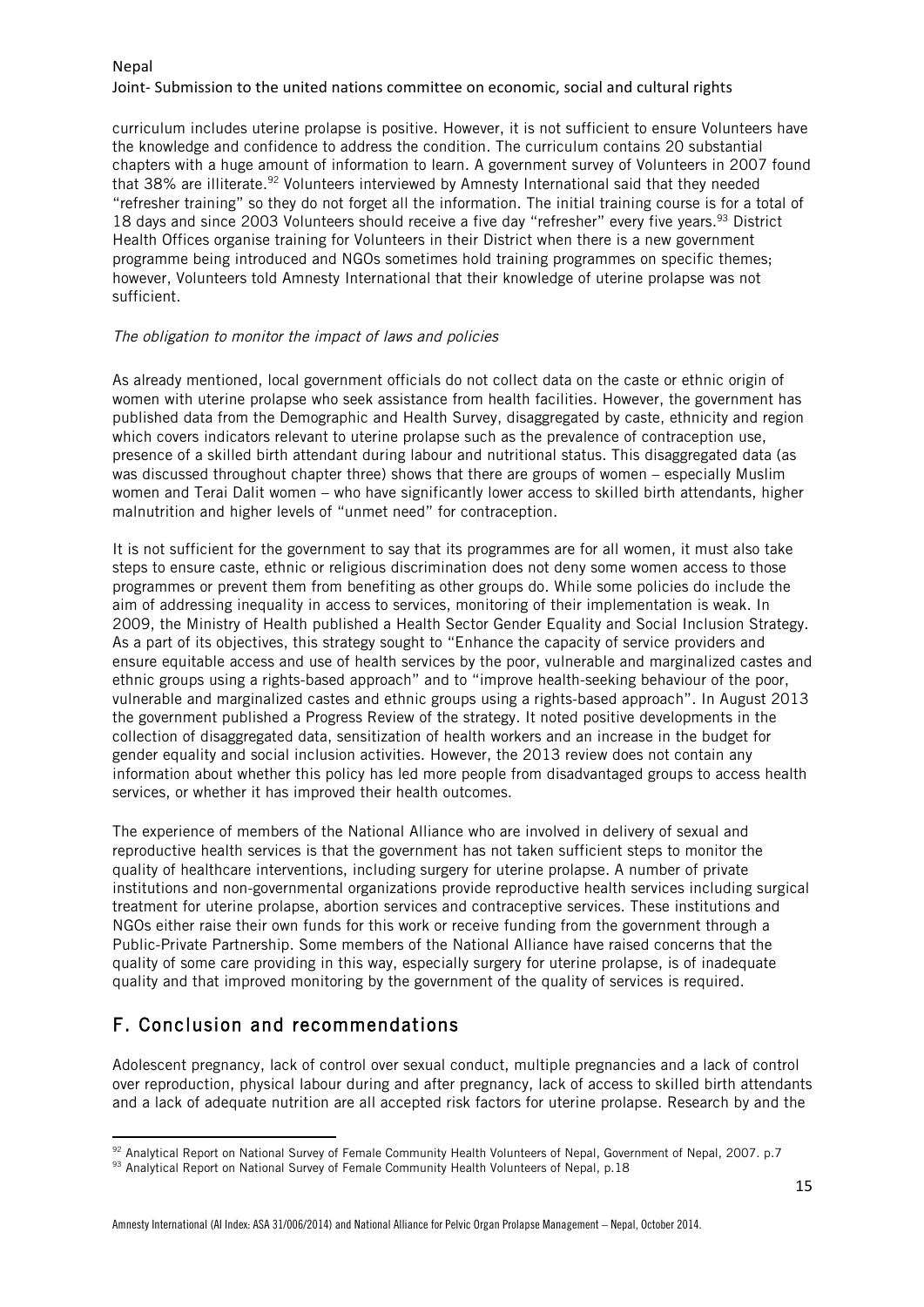#### Joint- Submission to the united nations committee on economic, social and cultural rights

experience of the NGOs submitting this report, combined with existing governmental quantitative data and reports by inter-governmental organizations, demonstrate that these risk factors are widespread and systemic in Nepal and are closely linked to pervasive gender-based discrimination. Women are frequently not aware of which factors increase their risk of uterine prolapse. Even when they are aware, they are often unable to exercise control over their lives and reduce their exposure to the risk. Caste, ethnic, religious, and regional identities have a significant effect on how women and girls experience these risk factors, frequently exacerbating their impact.

While the government of Nepal has laws, policies and programmes in place to address some elements of the individual risk factors, these are in sufficient to reduce women's and girls' exposure to uterine prolapse. The governmental policies and programmes are either insufficient or inadequately implemented. Some programmes have the potential to make a positive impact on the lives of women and girls; however, these are implemented on a very small scale. Furthermore, data assessing the quality and impact of governmental initiatives is often unavailable. The July 2014 inclusion of uterine prolapse prevention in the National Human Rights Action Plan is welcome and the government should ensure that steps are taken immediately to put in place a comprehensive prevention programme which addresses the gender discrimination which leads to the condition.

The NGOs making this submission recommend:

#### Articles 2 and 3

- Relevant government ministries, including the Ministry of Health and Population, the Ministry of Women, Children and Social Welfare, the Ministry of Labour and Employment and the Ministry of Federal Affairs and Local Development should cooperate in order to ensure women, girls, men and boys know the laws in Nepal related to the minimum age of marriage.
- The government of Nepal should revise the Muluki Ain to ensure that it fully complies with Nepal's obligations under international human rights laws. Specifically it should ensure that the definition of rape reflects evolving international standards and that the penalty for rape committed by a husband or an intimate partner is equal to the penalty when the crime is committed by a non-partner.
- The Ministry of Women, Children and Social Welfare should develop, fund and implement effective programmes to ensure that women, girls, men and boys understand and respect the right to bodily autonomy and to be free from all forms of violence. The programmes should include education on all legal provisions relating to gender-based violence and how those affected by violence can seek help. The programmes should also tackle attitudes which blame women and girls for the violence they suffer and address women's economic dependence on their abusive husband.
- The government should ensure that the police provide a safe and confidential environment for women and girls to report incidents of violence, including sexual violence, and ensure that all such complaints are recorded and promptly, impartially and effectively investigated and take appropriate action against police who fail to record cases or investigate allegations of human rights violations, including gender-based violence against women and girls.
- The government of Nepal should put in place a comprehensive strategy, with concrete goals and timetables, to eliminate patriarchal attitudes and stereotypes that discriminate against women and girls, in line with the concluding observations of the CEDAW Committee on Nepal in 2011, Relevant government ministries including the Ministry of Women, Children and Social Welfare and the Ministry of Home Affairs should cooperate to fully implement the recommendations contained in the 2008 concluding observations of CESCR and the 2011 concluding observations of CEDAW on the elimination of harmful practices or beliefs, justified by culture, tradition or religion, that adversely impact women's reproductive health and access to necessary maternal health services, such as chaupadi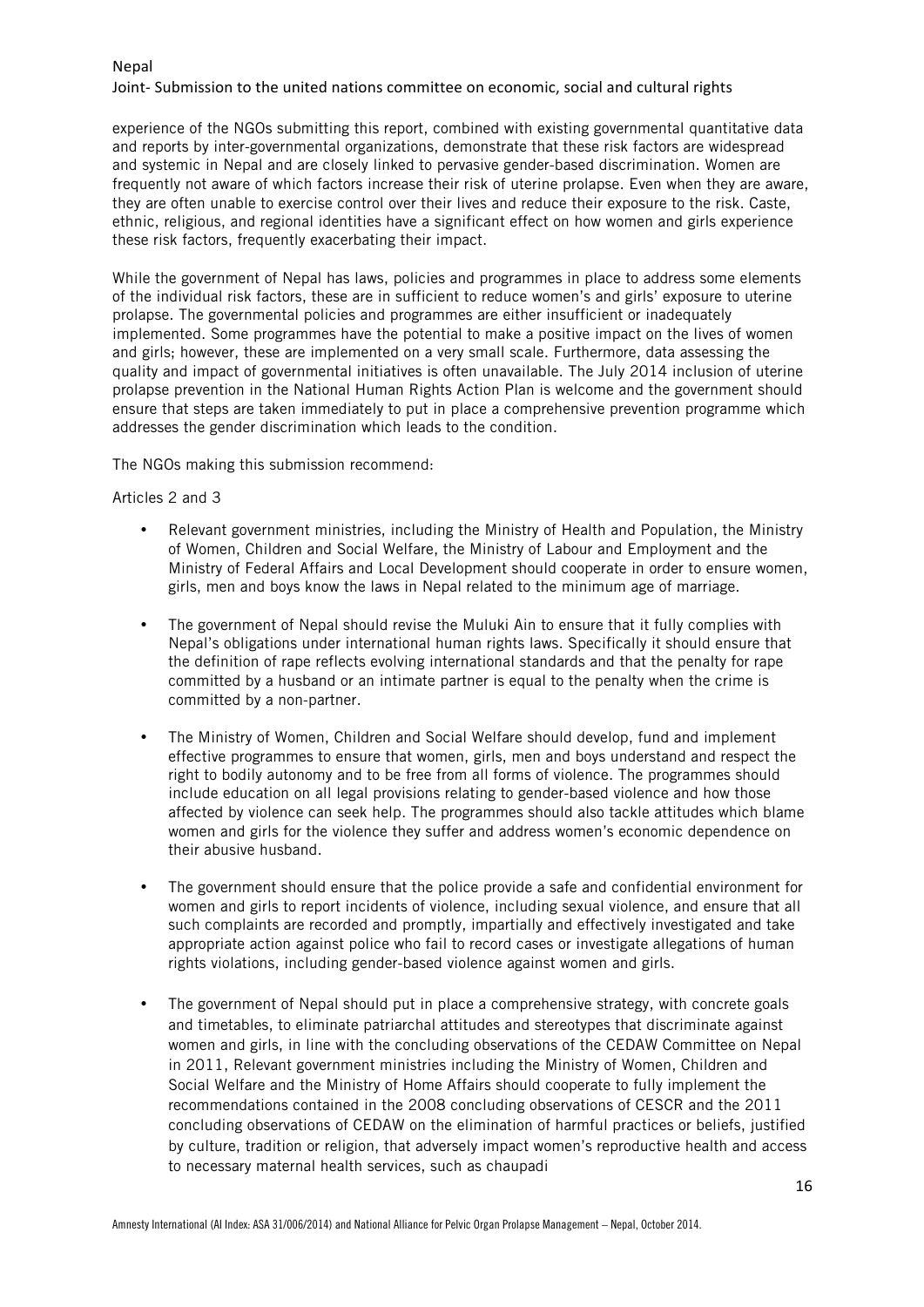Articles 7, 9 and 10

- The government should ratify the following without delay: ILO Convention No 183 the Maternity Protection Convention of 2000, ILO Convention No 129 - the Labour Inspection (Agriculture) Convention of 1969 and ILO Convention No 81 - the Labour Inspection Convention of 1947 and revise relevant national laws and policies to implement these instruments.
- The government should amend the Labour Act and Rules to ensure that maternity benefits and social security protections comply with Nepal's international obligations under the Covenant by extending labour protections and paid maternity leave to all women and girls, including those working in the informal or atypical sector.
- The Ministry of Labour and Employment should fully implement the Labour and Employment Policy, 2005 and develop a social security system that extends to the informal sector, and which ensures the equal access of women to employment.
- The Ministry of Health and Population and the Ministry of Women, Children and Social Welfare should develop and implement education programs that target men, parents-in-laws, and other family members to generate awareness around the negative health impacts for women and girls of carrying heavy loads before, during and after pregnancy, and encouraging a more equitable share of work among family members.

#### Article 11

- The Ministry of Health and Population should implement the provisions of the National Multi-Sector Nutrition Plan for improving maternal and child nutrition, in particular paying attention to improving nutrition amongst women and girls from marginalized groups.
- The Ministry of Health and Population should implement the provision of the National Multi-Sector Nutrition Plan for improving maternal and child nutrition which calls for research into the traditional beliefs, taboos and traditions in Nepal which impact the nutritional status of women and girls and develop programmes to address these practices.

#### Article 12

- The Ministry of Health and Population, the National Health Training Centre and the National Health Education, Information and Communication Centre should strengthen their awarenessraising and educational efforts, targeted at women, girls, men and boys on all available options for contraception and legal abortion. It should include the rights of women and girls to freely decide if, when and how many children to have. Such programmes should not, under any circumstances, result in women and girls being coerced or pressurised to make particular decisions on contraception.
- Relevant government ministries, including Ministry of Women, Children and Social Welfare and the Ministry of Health and Population should cooperate to address persistent beliefs justified by culture, tradition or religion, such as the preference for sons that adversely impact women's control over decisions around if, when and how many children to have.
- The Ministry of Health and Population should increase its efforts to address the "unmet need" for contraception by prioritizing universal access to the full range of contraceptive methods,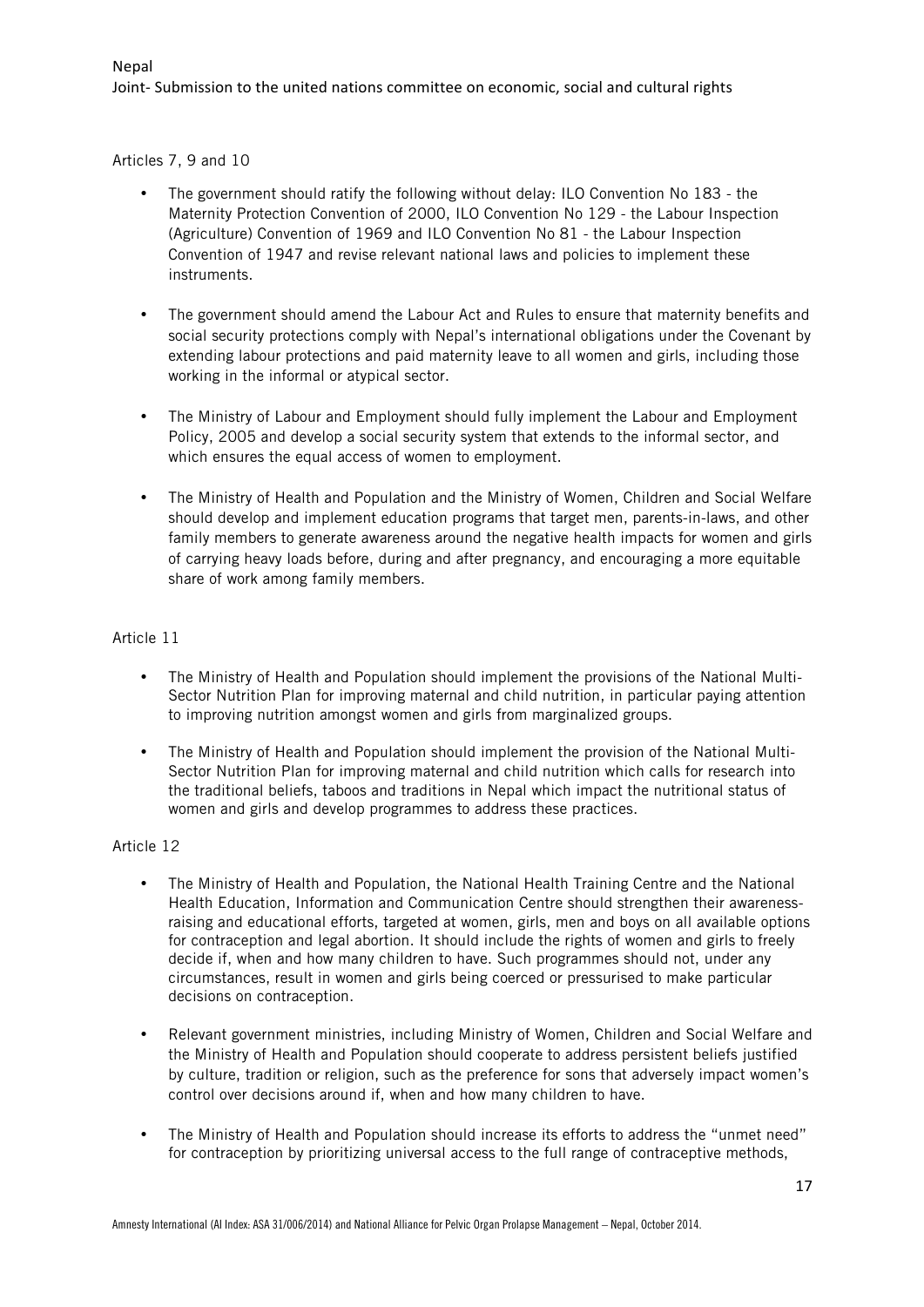Nepal

information, and services, including emergency contraception and ensure that women and girls are not excluded because of their age, marital status, sexual orientation or any other factor which contributes to them experiencing discrimination.

- The government of Nepal should develop, adopt, fund and implement a comprehensive strategy to prevent uterine prolapse. The strategy must include steps to ensure that women and girls know and understand their rights. It should also address the underlying gender discrimination to ensure women and girls can take control over their lives.
- Relevant government ministries including the Ministry of Health and Population, Ministry of Women, Children and Social Welfare, and Ministry of Labour and Employment must recognize that cross-governmental cooperation is vital to addressing gender discrimination and preventing uterine prolapse. Ministries must urgently put in place effective means of collaboration in order to improve the effectiveness of their policies and programmes and to meet the government's international human rights obligations.
- The Ministry of Education should revise the school textbooks relating to health for class 6 upwards to include age-appropriate information about sexual and reproductive rights, the right to equality and non-discrimination, including the right to be free from violence. It should also include scientific, evidence-based information on uterine prolapse, its risk factors, the link between uterine prolapse and discrimination and what can be done to help prevent it.
- The Ministry of Health and Population should ensure that all health workers and Female Community Health Volunteers are adequately trained and have the knowledge, skills and confidence to provide women and girls with accurate and accessible information about uterine prolapse, and its prevention. It should ensure that health workers and volunteers provide this information to all women and girls, free of any form of discrimination.
- The Ministry of Health and Population should develop, fund and implement mass communication programmes, including through the radio, newspapers, television and posters, to educate the population about uterine prolapse, its risk factors, links to discrimination and how different members of the community can help prevent it. These programmes should be developed and implemented in a way that ensures the inclusion of marginalised communities and women and girls who are illiterate or do not attend school.
- The Ministry of Health and Population should adapt its incentive scheme which encourages women to visit health facilities for antenatal care and to give birth, to also encourage women who are unable to go to a health facility to give birth with the assistance of a skilled attendant at home. It should monitor the implementation of the programme and take pro-active steps to investigate and correct imbalances where data suggests that it is not reaching specific groups of women and girls.
- All government ministries should monitor the impact of all policies and programmes and collect and disaggregate data to ensure that the policy or programme is of benefit to all women and girls, without any form of discrimination. They should take action without delay to improve the situation where data suggests that women and girls from specific groups are excluded from the benefits of the policy or programme or are not enjoying the benefits equally with others.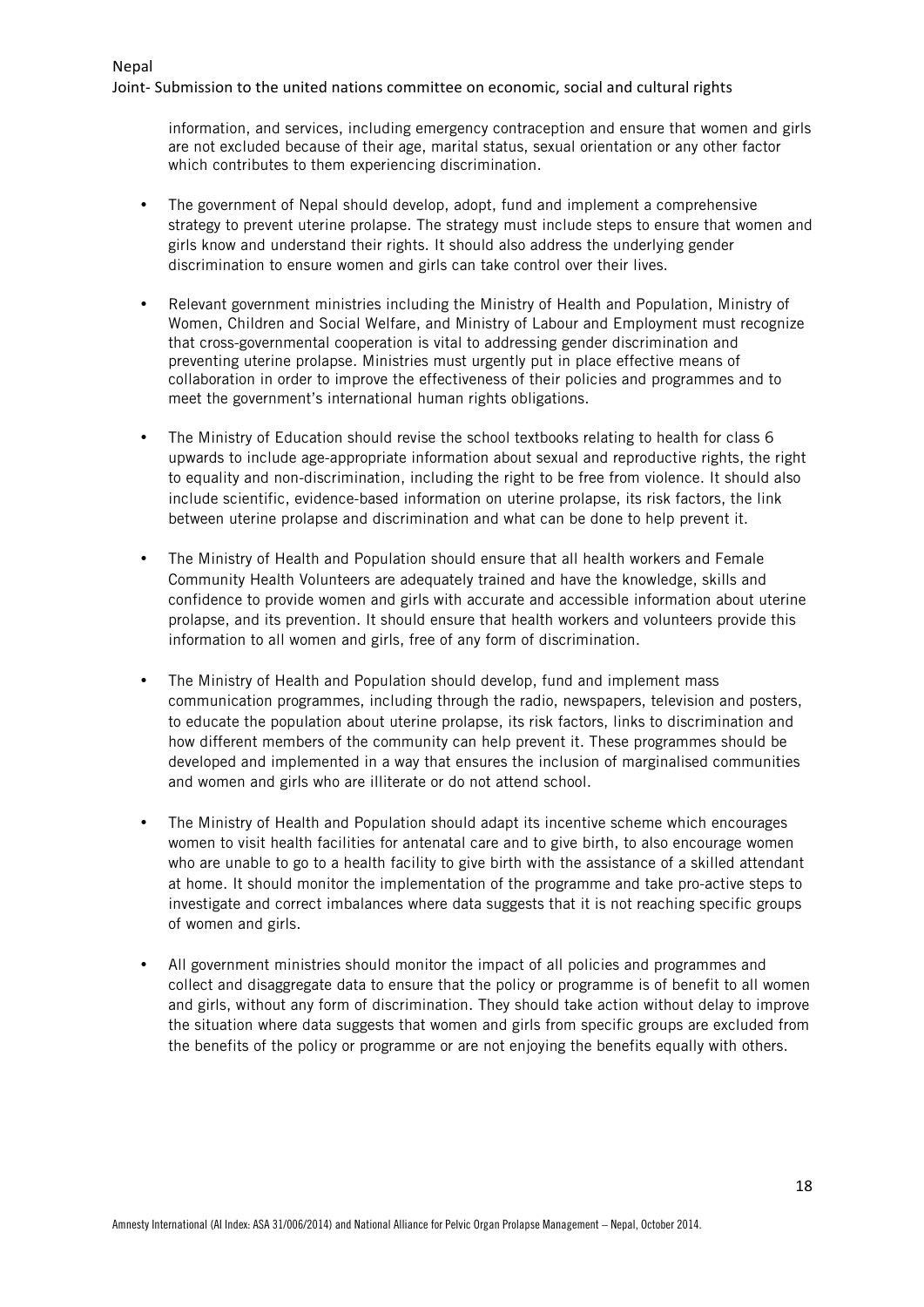# Annex 1: Membership of the National Alliance for Pelvic Organ Prolapse Management

#### About the National Alliance

The National Alliance for Pelvic Organ Prolapse Management is a coalition of civil society organizations working in the area of pelvic organ prolapse, reproductive rights, women's rights and overall gender justice issues in Nepal. Its current membership is 17 Nepali NGOs.

Initially formed in 2007, the alliance was called the Uterine Prolapse Alliance. In 2013 it expanded its membership, revised its internal organization and was renamed the National Alliance for Pelvic Organ Prolapse Management.

#### Goal

Preventing Pelvic Organ Prolapse amongst Nepali women through a rights-based approach so they can live quality lives without any suffering or violence

#### Major objective

• To advocate to the concerned authorities at all levels for comprehensive and quality management of Pelvic Organ Prolapse.

#### Specific objectives

- a. Bring the issue to the attention of concerned stakeholders such as policy makers, parliamentarians, government representatives, service providers, donors, civil society, media and the public in general in order to address this issue through a multi-sectoral strategic plan and relevant programs;
- b. Bring concerned organizations together for greater solidarity in order to have a stronger voice for advocacy;
- c. Follow up and monitor government policies, strategies, plans and programs for management of pelvic organ prolapse and act as a watchdog to ensure proper funding and implementation.

#### NGO members of the National Alliance (\* indicates member of the Core Coordinating Committee)

Aama Milan Kendra (AMK) \* Amnesty International Nepal Association of Youth Organizations Nepal (AYON) Beyound Beijing Committee (BBC) Center for Agro-Ecology and Development - Women's Reproductive Rights Programme (CAED-WRRP) \* Community Service Academy Nepal (COSAN) \* Feminist Dalit Organisation (FEDO) \* Justice For All (J4A) NAHUDA Well Women Clinic National Alliance of Women Human Rights Defenders (NAWHRD) National Inter-Religious Network Nepal on Violence Against Women (NIRN-Nepal) Nepal Public Health Foundation (NPHF) \* Public Health Concern Trust Nepal (Phect- Nepal) Rural Health and Education Service Trust (RHEST Nepal) \* Safe Motherhood Network Fedration (SMNF Nepal) \* Women's Rehabilitation Center (WOREC Nepal) \*